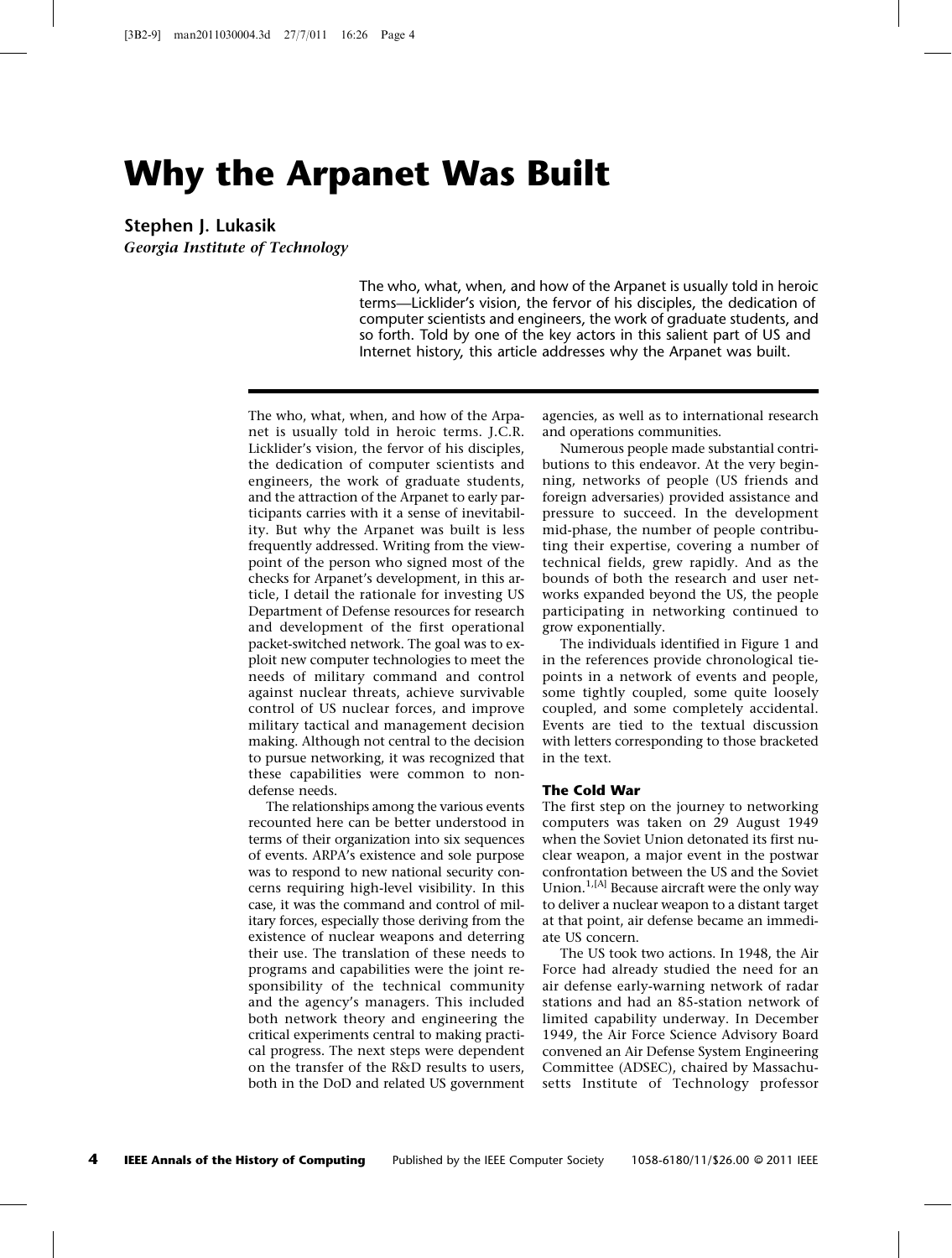

Figure 1. Chronological development of the Arpanet. The points highlight when individuals, organizations, and random chance intervened. Events are tied to the textual discussion with letters corresponding to those bracketed in the text.

George Valley, with the intention of recommending a system that would overcome the many deficiencies of the ad hoc radar network hurriedly being assembled (tellingly called Lashup). $^2$  The second was on 31 January 1950 when President Truman decided to accelerate the development of fusion weapons to deter Soviet use of their less powerful fission weapons.<sup>3</sup>

MIT's Radiation Laboratory had been a major center of radar development in WWII and some of the participants in that work, in the now-renamed Research Laboratory for Electronics, naturally turned to the new problem. Current air defense technology was the same as in WWII. Data from radars scanning air sectors was posted by people with grease pencils writing in reverse on transparent boards. From this display, tactical air defense commanders determined bomber routes, projected positions, available response time, and the targets to be attacked. Decisions included alerting antiaircraft units, dispatching fighter aircraft and guiding them to intercept the incoming bomber streams, providing warning to civilians to take shelter, and alerting civil defense workers.

In early 1950, ADSEC recommended automating this process. Radar data would be digitized, transmitted over telephone lines, and analyzed by the new digital computers being developed. The MIT Whirlwind computer, funded by the Office of Naval Research, was seen as pointing to the technology needed for such a system. Although the calculations involved in correlating and displaying radar data were simple, slide-rule level, the mass of data and the need for real-time display for the command and control of response forces dictated something more powerful.

The urgency of US air defense increased when North Korea invaded South Korea on 25 June 1950 and when China intervened on 26 November of that year, thus bringing the specter of nuclear war with the communist world even closer.

Discussions between the Air Force and MIT to establish an Air Defense Development Center in the mode of the Radiation Laboratory proceeded. MIT convened a study group, Project Charles, consisting of its faculty and a number of outside experts to vet the proposal. The result was to approve the idea for an off-campus classified Project Lincoln,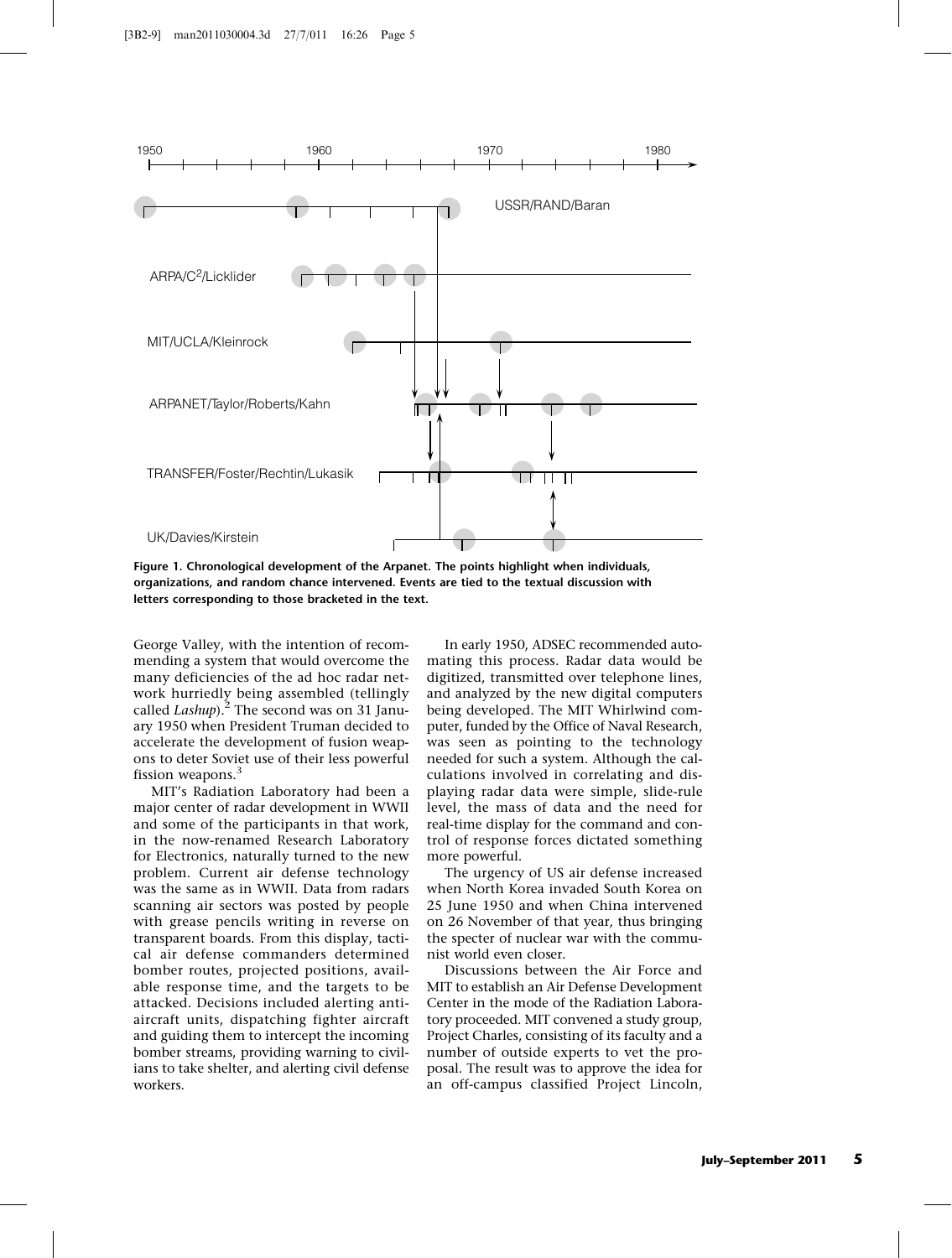named for its proposed location near Lincoln, Massachusetts. A significant demonstration occurred on 20 April 1951 when a "bomber" was intercepted in real time by a "fighter" using actual radar data transmitted over telephone lines and analyzed by Whirlwind. The result of this effort was the Semi-Automatic Ground Environment (SAGE) air defense system.

The launch of an earth satellite by the Soviet Union on 4 October 1957 was another major development in the Cold War confrontation.<sup>[B]</sup> If the USSR could launch satellites of that size, they could also deliver missiles armed with nuclear warheads to the US. Besides initiating a space race to accompany the advancing arms race, the event resulted in rethinking the US policy for science and technology and in substantial increases in research support for universities and the education of students in science and engineering. Business-as-usual was put aside. The best minds in the country were enlisted in the equivalent of the WWII Manhattan Project, and the national security establishment went into crisis mode.

One US response, DoD Directive 5105.15 dated 7 February 1958, established the Advanced Research Projects Agency (ARPA, now DARPA.) The directive is marvelously general: ''to be responsible for the direction or performance of such advanced projects in the field of research and development as the Secretary of Defense shall, from time to time designate by individual projects or by that category.'' Over the years, this has come to be interpreted as seeing that technological surprise would never be repeated, a rationale and guiding principle the agency has unwaveringly followed.<sup>[I]</sup> What preventing technological surprise means, in practice, is that the agency does the surprising, not the other way around.

Over the next 10 years, ARPA developed a modus operandi that still distinguishes it from other parts of the federal government. It is quite small: typically approximately 150 employees, with only modest internal structure. Program managers, who typically are recruited for only a few years, are masters of their subjects, equal to the most expert specialists with whom they work. The agency does not have a large budget. When adjusted for inflation, the current one is only a factor of two larger than its first budgets. What distinguished the agency from other parts of government was its freewheeling style,

flexibility in management and contractual arrangements, enforcement of the highest level of excellence from its contractors, and openness to technical ideas from all directions.<sup>4</sup> It sought results that redefined how one looked at the problems it tackled game-changing solutions to what today are called ''DARPA-hard'' problems. Modest evolutionary improvements were left to others.

ARPA's early years were characterized by ''Presidential Issues,'' assignments coming to it directly as the result of White House concerns about its most critical technical concerns. ARPA initiated programs in large boosters to close the missile gap highlighted in the 1960 Presidential election; reconnaissance, communication, navigation, meteorological, and missile launch warning satellites; ballistic missile defense; a worldwide satellite tracking system; establishing a scientific basis in seismology for negotiating and monitoring nuclear test ban treaties; counterinsurgency and unconventional warfare; and creating an interdisciplinary science of materials from the separate disciplines of physics, chemistry, metallurgy, ceramics, and engineering. Shorter-term efforts were in solid propellant chemistry, energy conversion, Presidential protection following the Kennedy assassination, and other matters that drew on its contracting lexibility, speed, expertise, and innovative approaches.

#### The Command and Control of Military Forces

ARPA's history and character lies at the heart of networking. To appreciate why things are as they are, a deeper look at their origin is needed. The history of ARPA for the period 1958–1974 covers its development and has been used extensively to aid in reconstructing the events I recount here.<sup>5</sup>

Following the agency's establishment in 1958 as the presumed savior of dysfunctional US national space efforts in the DoD, it was decided that the US national space effort should not be lodged in the  $DoD<sup>[K]</sup>$  Instead, in 1959 it was moved to a new nondefense agency, NASA, created around a greatly expanded National Advisory Committee on Aeronautics (NACA). By this time, the White House was having second thoughts after ARPA's first director, Roy Johnson, publicly disagreed with it over the civil space decision. Similarly, the scientific establishment that had initially promoted the agency's formation now decided it would rather have its funding from other sources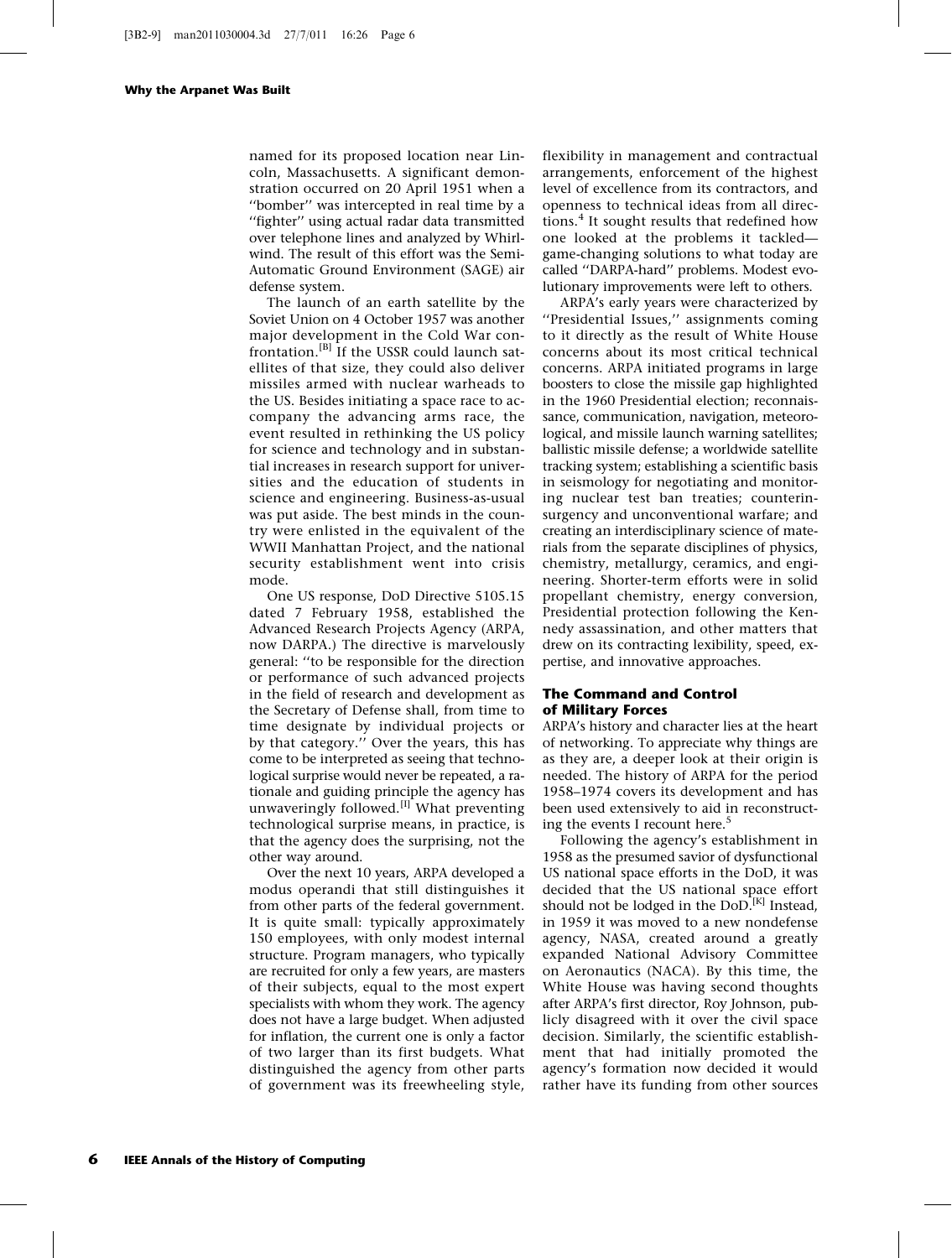than the  $DoD.$ <sup>[H,J]</sup> ARPA space programs were transferred either to NASA or returned to the military services.

The services were relieved. They had been concerned from ARPA's beginning that a strong R&D arm under the direct control of the Secretary of Defense through his immediate staff in the Office of the Secretary (OSD) would threaten their weapon development prerogative. The joint chiefs of staff (JCS), reflecting this position, opposed the agency's formation.[H] Now the services returned to the attack with renewed vigor, arguing that ARPA was never intended to be a permanent agency, but simply a now-completed transitional phase in the reorganization of US space efforts in response to the Soviet satellite launch. The appointment of the second ARPA director, Army Brigadier General Austin Betts, was seen as a holding action until the agency's fate could be decided.<sup>[J]</sup> In that uncertain period, ARPA took on ''filler'' tasks that relied as much on its statutory funding flexibility as on its technical capabilities.

The new Secretary of Defense, Robert McNamara, and his new Director of Defense Research and Engineering (DDR&E) Harold Brown decided to retain ARPA as part of OSD. Betts was replaced by Jack Ruina, earlier an MIT professor, as the agency's third director in 1961.<sup>[L]</sup> Its project in Command and Control Research, the foundation for all its subsequent information technology research, was one of the assignments of convenience during the Betts period. An expensive backup computer at the System Development Corporation (SDC) for the SAGE air defense system, the AN/FSQ 32XD1A, was declared surplus in 1963 as concern shifted to missile defense.  $[M]$ The DDR&E was interested in war gaming as the DoD sought to understand the dynamics of nuclear war to establish requirements for weapon systems development and procurement. SDC found itself not only with a spare computer, but also with a decreasing role in air defense software development for the Air Force. So the problem of the large valuable surplus computer, its software, and the people to run it was turned over to ARPA to address OSD's system requirements needs.

With the merging of the Departments of War (the Army) and Navy, the formation of the Air Force as a separate service, and the management of all three under a civilian Secretary of Defense by the National Security Act of 1947, tensions that persist to the present emerged. The armed services' command and control functions were central, for they provided the basis for what military forces should and should not do. OSD welcomed the opportunity to gain deeper insight into the issues with the intention of making military capabilities more useful to the President and the Secretary of Defense. Unlike the other marriages of convenience in the early days of ARPA, the command and control assignment took on a life of its own. The original ARPA program description called for the agency to ''support research on the conceptual aspect of command and control and to provide a better understanding of organizational, informational, and man-machine relationships.''<sup>6</sup>

The event that turned this small assignment into the major national capability that evolved from it was when Jack Ruina hired J.C.R. Licklider (Lick) in October 1962 to run the program. $[N]$  A psychologist working on human factors in WWII, a participant in the Project Charles study that laid out the conceptual foundations for the SAGE networked air defense system, a professor of psychoacoustics at MIT, and a computer researcher at Bolt Beranek and Newman (BBN) before going to ARPA, Lick saw the command and control problem as having two parts: the machine processing of information and the presenting of that information to humans in a form suitable for use in making decisions.

Another incident played a role in formulating the ARPA program. The Defense Science Board, noting the success with which the physical sciences were being applied to national security problems, pushed for some DoD attention to the behavioral sciences beyond the narrow focus in the department on human factors. An appropriation for work in the behavioral sciences, small in size but large in establishing legitimacy for such work, was received by ARPA near the end of the Ruina directorship. Licklider's office provided a convenient place from which to administer it. Thus, Lick had both a technical focus on information technology and a charter that could cover the decision side of his integrated vision.

The ARPA environment provided ideal ground for making fundamental advances in command and control. Although previously the agency's work was carefully watched by the Secretary of Defense, the White House, and the President's Science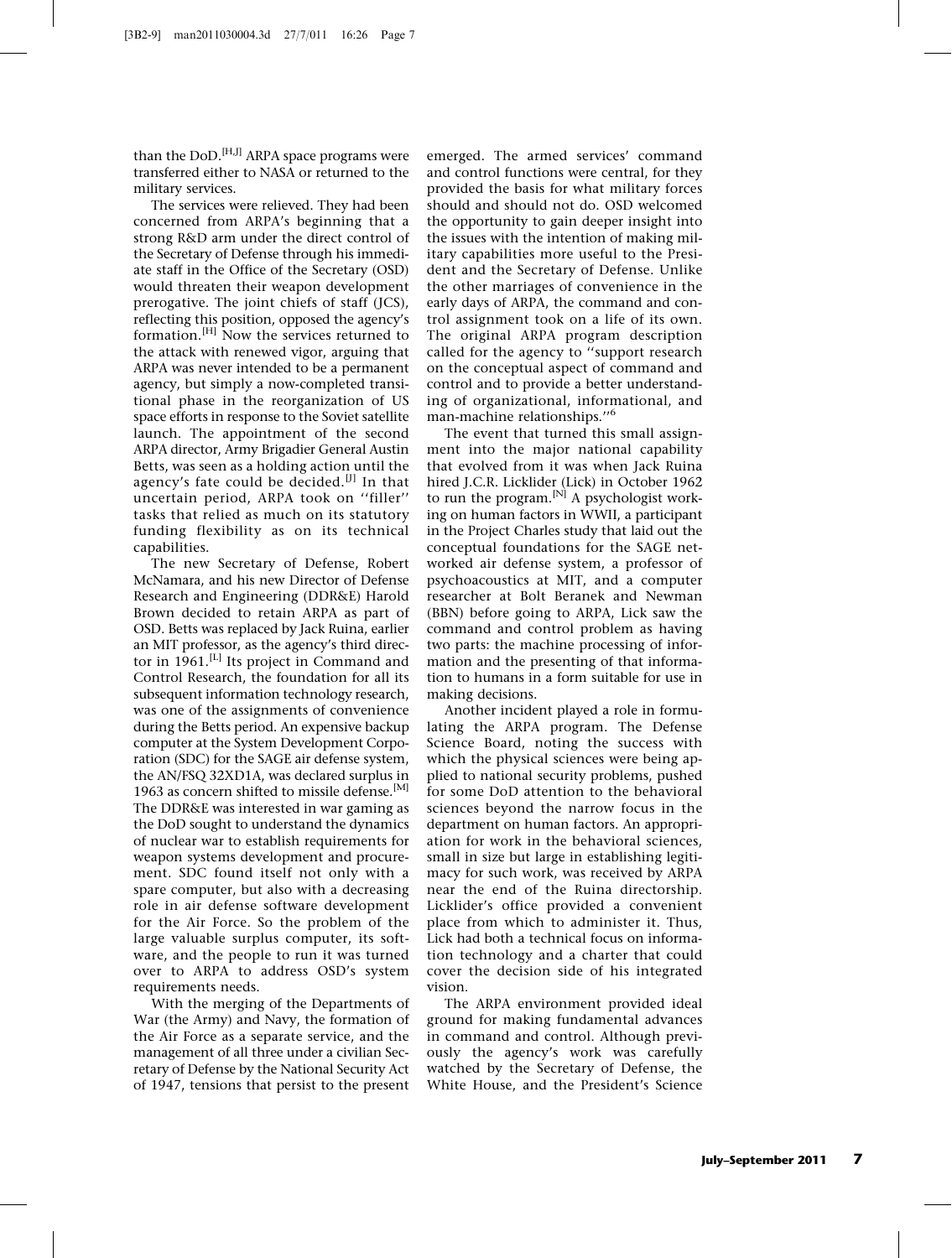Advisory Committee, in this endeavor Lick was left alone. In his words,

[The Director] seemed too busy, he was just relieved to get somebody to run the office... I talked with him periodically [and] he would make suggestions about directions of things, but pretty much let me do what I wanted to do.

There was a belief in the heads of a number of people—a small number—that people could become very much more effective in their thinking and decision making if they had the support of a computer system, good displays, and so forth, good data bases, computation at your command. It was the kind of image that we were working toward the realization of ... It really wasn't a command and control research program [anymore]. It was an interactive computing program. And my belief was, and still is, you can't really do command and control outside the framework of such a thing ... of course, that wasn't believed by people in the command and control field.

What Lick and his successor, Ivan Sutherland, did was initiate a number of activities that ultimately served both purposes well. Lick expanded the command and control research program at SDC into a high-quality computer science program based around Centers of Excellence. MIT was one such center, and one step in the direction of computer support for user interaction with data was time-sharing. A centerpiece was Project MAC variously understood to be an acronym for Machine-Aided Cognition, Man and Computer, and Multiple-Access Computer.

A contemporary perspective on timesharing was that the speed of computers was so great compared to the speed with which people think that they could be shared, apparently simultaneously, among several users. But users could only interact with data in their host computer and only with other people at their same institution who were connected to that computer. One could have several terminals connected to different computers, but the transfer of data from one computer to another was awkward. The need to aid cognition by facilitating the interaction of people and data as broadly as possible what Lick called the Great Intergalactic Network—was being explored by a number of people in different places but was not yet fully articulated.<sup>7,8</sup> This combination of motives, interactive cognition, and management efficiency persisted through the Information Processing Techniques (IPT) program in different areas.

Lick made several direct efforts at networking, although no one quite knew how to turn networking into an academic research area, and certainly the military phrase ''command and control'' was not part of the explanation. One exploratory effort at UCLA looked into networking separate computers to function as a virtual parallel processor. A much larger effort was to capitalize on the presence of three large IBM mainframes on the UCLA campus. The Western Data Processing Center (WDPC) in the Business School served a number of business schools in the western part of the US to help introduce computation into their curricula. A second was in the Health Sciences School and was supported by the National Institutes of Health. The third served the rest of the UCLA community, including the ARPAsupported work. The plan was for a large project, with IBM 360/40s to serve as the network front-ends for the host mainframes. The project, which was to include substantial IBM contributions in personnel and hardware as well as ARPA support, was submitted for funding in February 1965. It collapsed when UCLA decided not to renew the basic WDPC contract with IBM. By this time, Sutherland had replaced Lick as director of IPT. A noteworthy feature of Sutherland's thinking was that the network was to be robust, on the ground that a DoD-like network should be able to "survive a bombing raid."<sup>9</sup>

Starting from this state of development, and fully implemented by his successors, Lick initiated a major change in thinking about networked computers, a change much broader than simply connecting computers, a capability implicit in some defense systems and applications at the time. Existing computer networks were functionally specific networks, special-purpose networks designed for a particular application. They were in that sense much like the special-purpose computers of that period, or application-specific chips today, optimized to do certain things. What Lick conceived was a general-purpose network that could be used for as many decision-support purposes as its users had the imagination to conceive. To Lick, ''network'' had three meanings: the network of hardware, wires, and software; the manmachine network, where each performed functions for which each was best equipped to reach a larger goal; and the network of people, with their skills, experiences, and information resources that could be focused on larger cognitive goals requiring interaction to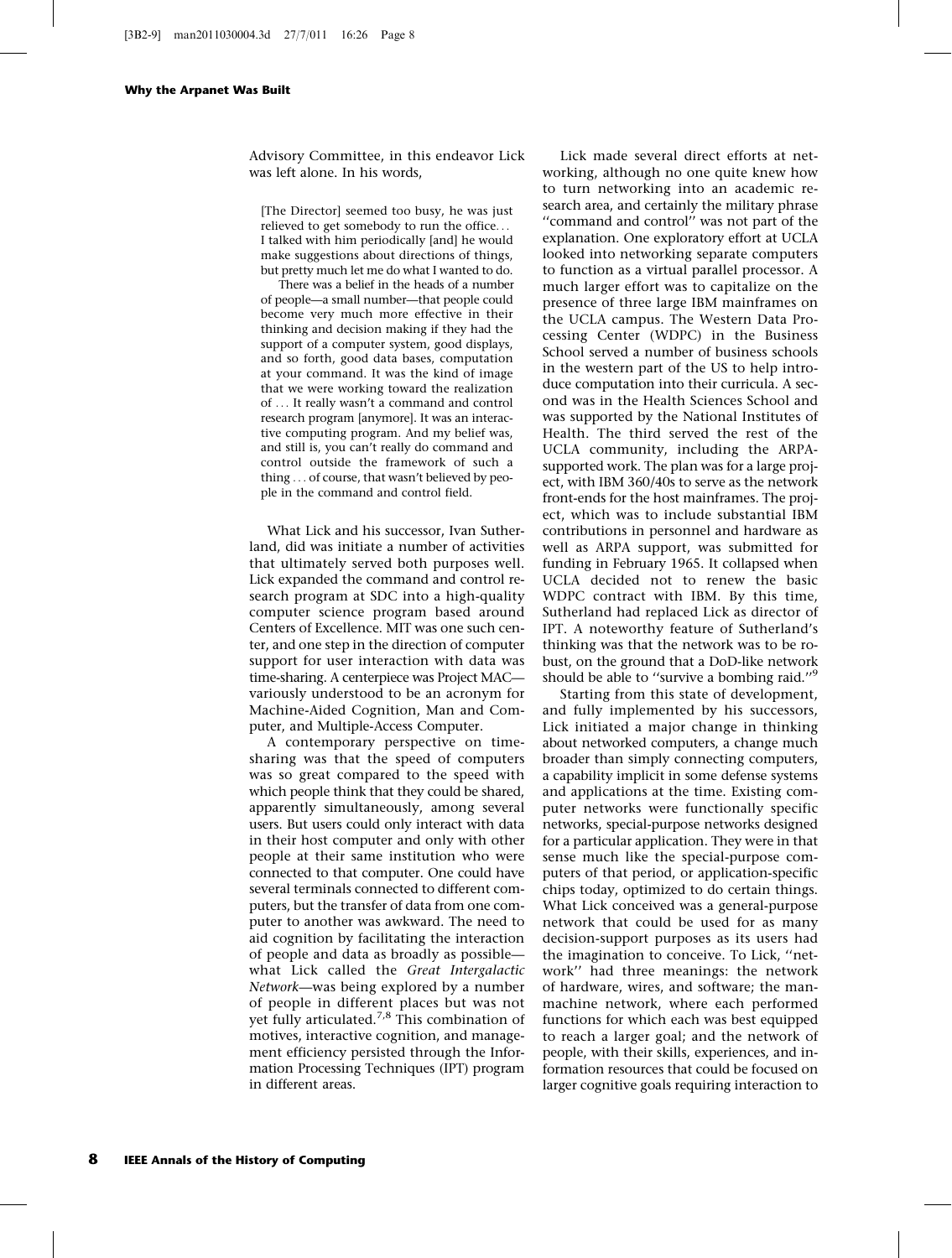solve problems too large or complex for an individual.

Not only did Lick see information technology and behavioral and cognitive science issues as connected, but in his view research and military needs also had much in common. He notes in his April 1963 memo,

I am hoping that there will be, in our individual [research] efforts, enough evident advantage in cooperative programming and operation to lead us to solve the problems and, thus, to bring into being the technology that the military needs. ... many of the problems will be essentially as important, in the research context as in the military context.

It was more a matter of luck than management that the JCS and the armed services did not realize the potential implications of ARPA's work in command and control. If they had seen the ARPA effort as eventually changing the way military forces would operate and communicate based on, to use the current jargon, net-centric warfare, they would likely have objected to so fundamental an intrusion into the essence of their missions.

Even before the first Soviet nuclear weapon test, the newly established Air Force saw the need to address its strategic role in the projection of US power. In 1948, at the beginning of the Cold War, Soviet aims in Europe were becoming clear. The Air Force recognized the need to enlist the US scientific and technical community. One part of this process was the establishment of the RAND Corporation.10 This new ''think tank'' looked into issues such as bombing accuracy, air-toair combat, and the operation of air defense centers. This work, involving both mathematical analysis and analog simulation facilities, was done in the System Research Laboratory.11 SRL eventually undertook software production for the SAGE system but had to spin it off to a new organization, the SDC, when it became too large an effort for RAND to manage. RAND did, however, continue technology efforts such as a pen tablet and handwriting recognition to facilitate manmachine interaction.

When Lick left ARPA at the end of 1964, the integrated character of the original command and control program was lost and the Behavioral Science Command and Control Research office was divided in two. The information technology side of command and control stayed with the now-renamed IPT office, while the behavioral charter shifted to

The technical solution to avoiding decapitation involved new ways of routing and switching in decentralized and distributed communication systems that could survive damage from an attack.

an independent Behavioral Science Office. The latter office did not initially focus on decision making. The head of the Behavioral Science Office had been in ARPA's counterinsurgency field office in Thailand and moved the program into anthropology and political science. Later, when the office did focus on decision making, it was in decision theory. An early application supported political negotiations for transfer of the Panama Canal from US to Panamanian sovereignty. The new behavioral science effort was intended to extend the ARPA research approach to other parts of the social sciences, a theme that continued in ARPA for a number of years, despite the controversy the DoD's presence engendered.

#### The Arpanet from Concept to Realization

By 1959, U2 flights over the USSR established that the Soviets were deploying intercontinental ballistic missiles (ICBMs). An alleged missile gap was a prominent issue is the 1960 Presidential campaign. The concern was that US air defenses were powerless against the high speeds and consequently short decision times implied by ICBMs. ARPA was directed to examine technical options for a ballistic missile defense system to avoid a situation prone to instability from operational errors and misreading intent by either side. The 1962 Cuban missile crisis was a case in point.

In addition, the DoD was concerned with how the national command authority could survive a first strike and still have sufficient connectivity to order a retaliatory second strike.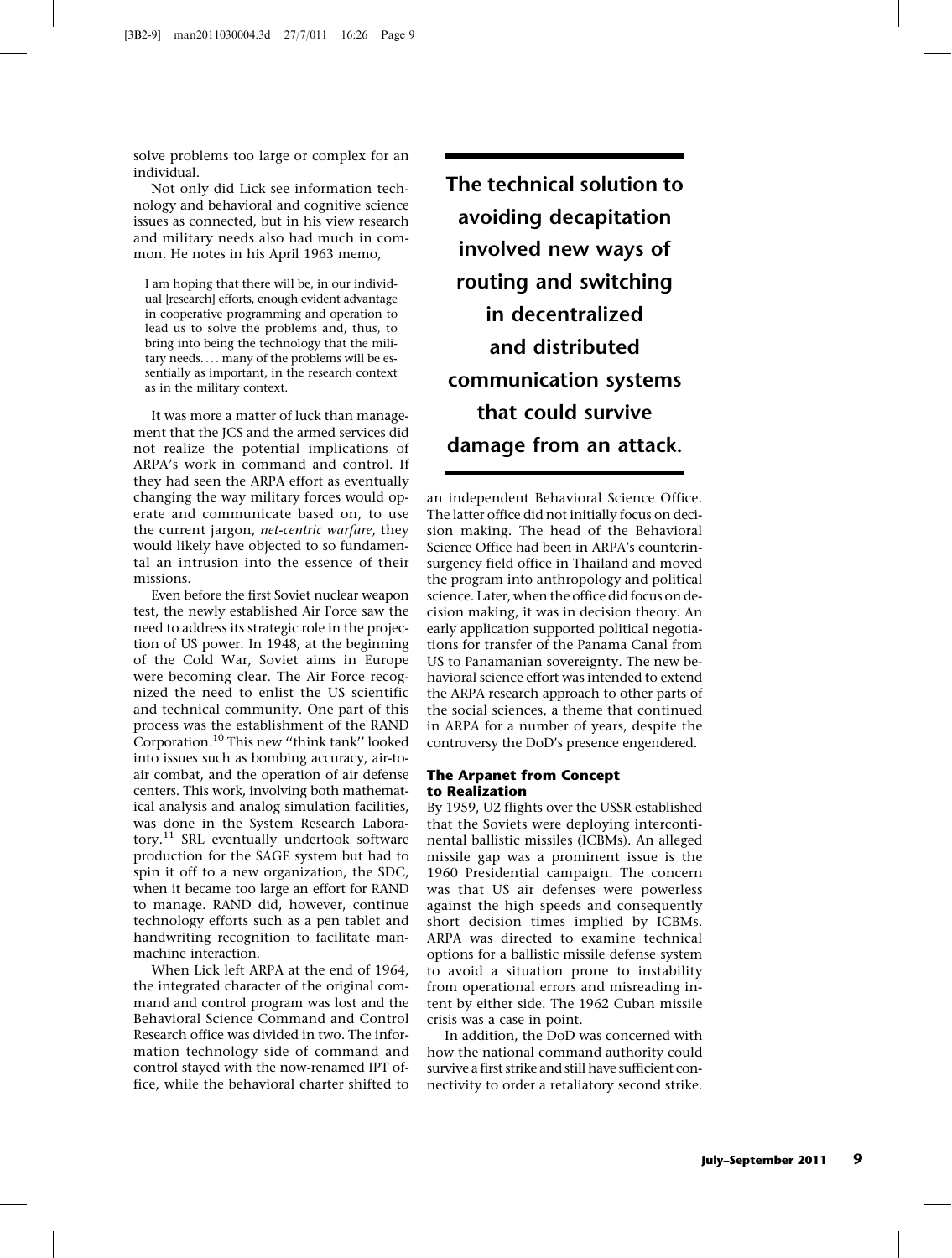Were the Soviets to believe a decapitating attack was impossible, the logic went that they would be deterred from initiating it.<sup>12</sup> The technical solution to avoiding decapitation involved new ways of routing and switching in decentralized and distributed communication systems that could survive damage from an attack.

RAND was at the forefront of these policy and technology studies. Paul Baran joined the organization in 1959 from Hughes Aircraft and synthesized many ideas for reliable priority communication into a proposal for a distributed system based on what he called "message blocks."<sup>[C]</sup> The theoretical work was largely completed by 1962 and published in 1964.<sup>13,[D,E]</sup> The fifth report of this series summarizes 11 routing concepts examined between 1952 and 1961. The ninth report on security, secrecy, and tamper-free considerations addresses architectural issues of network security—deficiencies in the Internet we are only now coming to regret. As a high-water mark in thwarting malicious users, Baran notes that his system ''assumes a potential infiltration by enemy agents having access to portions of the system and the cryptographic keybases.''

RAND made a formal recommendation to the Air Force in 1965 to deploy Baran's system. Based on an outside review chaired by Mitre, the Air Force concurred.<sup>[F]</sup> At that point, the organizational structure of DoD intruded. Under the Defense Reorganization Act of 1949, the Defense Communication Agency (DCA), not the Air Force, had the responsibility of developing, deploying, and managing DoD communication systems. DCA at that time was unfamiliar with digital technology. It was assisted by AT&T, a major provider of communication services and deeply committed to analog voice circuits and their switching. The Air Force decided giving the Baran/RAND proposal to DCA for implementation was a plan for disaster and the proposal was withdrawn.<sup>14,[G]</sup>

The system Baran and his team proposed looked remarkably like the Arpanet eventually did, but it had many features still sorely lacking in the public Internet 40 years later, such as the redundancy to withstand heavy attacks yet fail gracefully as links were severed; high reliability; security of the information within it; and the ability to defeat malicious users inside and outside the system. Baran's network was intended to connect the national command authority to US nuclear forces. How well the system would

have scaled, how easily it could have been adapted to new technology, and how well it would have performed in a nuclear attack will never be known. Baran's work is impressive for the scope of the design specifications. It was the first packet-switched network ''invented.'' ARPA's later effort was a second pass by DoD at packet switching. Its network efforts met with greater acceptance, largely because they were not tightly coupled to the defense command and control community. This decoupling was reciprocal. The bulk of the ARPA contractors involved were unaware of, nor did they particularly care, why the DoD was supporting their research.<sup>15</sup>

One of the networking efforts independent of the earlier DoD work was that of Len Kleinrock, a graduate student in the MIT Electrical Engineering and Computer Science Department. In his May 1961 PhD thesis proposal, ''Information Flow in Large Communication Nets,''16,[P] he examined questions of scalability, performance evaluation, control, routing, and related issues in distributed networks. His thesis was completed in 1962 and was published in 1964,<sup>[Q]</sup> coincident with the publication of Baran's 1960-1962 work at RAND.<sup>17</sup> Like Baran, Kleinrock recognized that information would have to be transmitted as blocks of bits. Baran and Kleinrock later assisted ARPA in synthesizing the current technical thinking into the Arpanet design.<sup>18</sup>

The next step in realizing Lick's vision occurred when Bob Taylor joined the agency from NASA in 1965.<sup>[O]</sup> Lick's university Centers of Excellence were central to the development of his approach to command and control: time-sharing; flexible and convenient interaction with computers through text, graphics, pointing, and handwriting; and artificial intelligence. Taylor added an additional push into networking, and later IPT directors added language, speech, and image understanding to the mix that enabled the power of computers to expand into tasks where humans could be augmented or replaced.

Another illuminating story of the ARPA management environment is Taylor's account of securing ''seed money'' to study networking—some \$1 million in 1965—on the basis of a 20-minute discussion with the then director of ARPA, Charles Herzfeld.<sup>[R]</sup> I recall a later conversation with Taylor, in December 1966, following another seminal event, securing the cooperation of his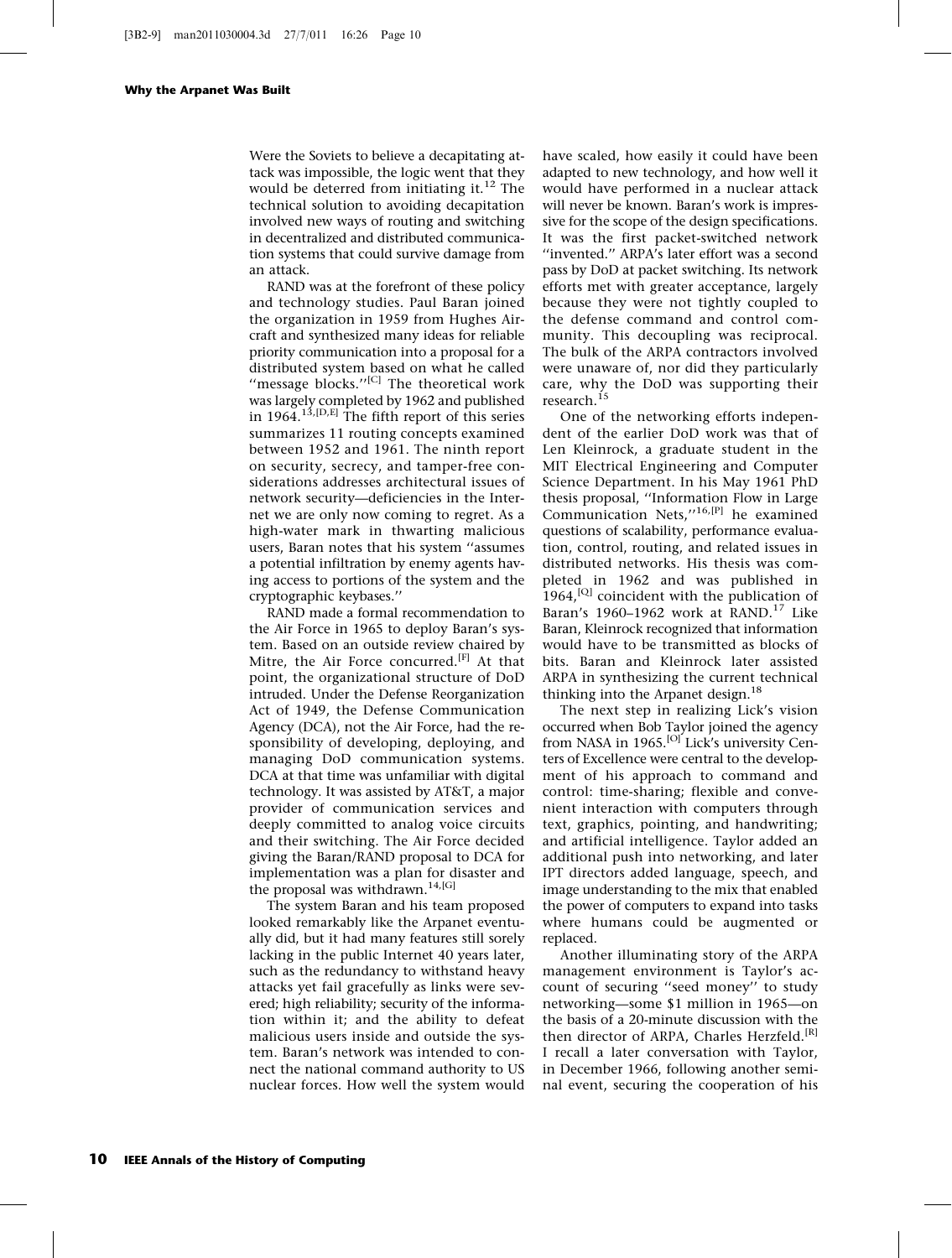principal investigators to pursue Lick's networking ideas.

The IPT contractors, for the most part academics, but including not-for-profit organizations such as RAND, SRI, and SDC, would meet periodically to hear the research undertaken by the graduate students who were the office's intellectual ''shock troops'' and to encourage the sharing of ideas among them. Networking was new, few were working in the area, and the matter was seen by the IPT principal investigators either as engineering, not computer science, or a diversion of funds that might be better spent to expand their own, self-evidently more important, areas of research. Taylor's relief in getting them to embrace networking and adapt their computer science research to a networked environment might be difficult to understand when the normal buyer-seller relationship can be characterized as ''He who pays the piper calls the tune.'' But ARPA operated on the basis of partnership with, and consensus among, its world-class contractors. It was not about to pull rank and tell national experts they were wrong, a position that would be inconsistent with why they were part of the ARPA program.

Taylor had the ball rolling and at least a grudging team, but he needed someone to translate the dream into reality. For this, he recruited Larry Roberts. Roberts was at Lincoln Laboratory where, in June 1966, he was working on an implementation of networking, a packet connection between the TX–2 computer at Lincoln Laboratory, and a Q32/PDP–1 computer at SDC in Santa Monica. An account of the work (a message protocol for the link) was presented at the Fall American Federation of Information Processing Societies (AFIPS) Conference in October  $1966$ .<sup>19,[S]</sup> Roberts was reluctant to leave to run the ARPA program, but did so when Taylor enlisted Herzfeld to do some arm-twisting at Lincoln Lab. The story attests to the extraordinary effort ARPA spent on recruiting the best people for its programs.

The period 1965–1968 was seminal for the synthesis in Roberts' mind of then-current ideas about distributed networks. His contribution, amounting to an independent ''invention,''20 was in combining his own work with that of others and converting it into specific decisions to turn the ideas into a working prototype network. He consulted with others working on the subject. Baran was one contributor, bringing not only his team's technical contributions from his

earlier work on digital networks but highlighting the importance of the survivability of defense communication networks under severe stress.

In a 1999 presentation, Roberts recalled that

Packet switching was new and radical in the 1960s. In order to plan to spend millions of dollars and stake my reputation, I needed to understand that it would work. Without Kleinrock's work on Networks and Queuing Theory, I could never have taken such a radical step. All the communications community argued that it couldn't work. This [Kleinrock's] book was critical to my standing up to them and betting that it would work. $21$ 

In his review of the history of networking, Roberts notes, ''the discussions and interest Licklider spawned had an important motivating impact on the initiators of the first two actual network projects, Donald Davies and myself.''22 Donald Davies headed the UK Data Communication Network program at the National Physical Laboratory  $(NPL).$ <sup>23</sup> Commenting on the relationship between the US and the UK work, Roberts noted,

It was in good part due to this [Licklider] influence that I decided, in November 1964, that computer networks were an important problem for which a new communications system was required. Evidently Donald Davies of the National Physical Laboratory (NPL) in the United Kingdom had been seized by the same conviction, partially as a result of a seminar he sponsored in autumn 1965 which I attended with many M.I.T. Project MAC people.

The next need for Arpanet funding came in May 1968 for a contract to design and build 20 interface message processors (IMPs). The IMPs sat between time-shared host computers to which a user was connected and the public telecommunications network. In fairness to the voice-circuitoriented communication industry at the time, packet switching did seem to require substantial overhead in software, computing time, and the use of a number of different computers (managed by separate organizations), as well as a dismaying number of interfaces to navigate to transmit a single ASCII character. Roberts clearly understood how rapidly microelectronics technology was moving, his earlier network rationales notwithstanding, and that eventually the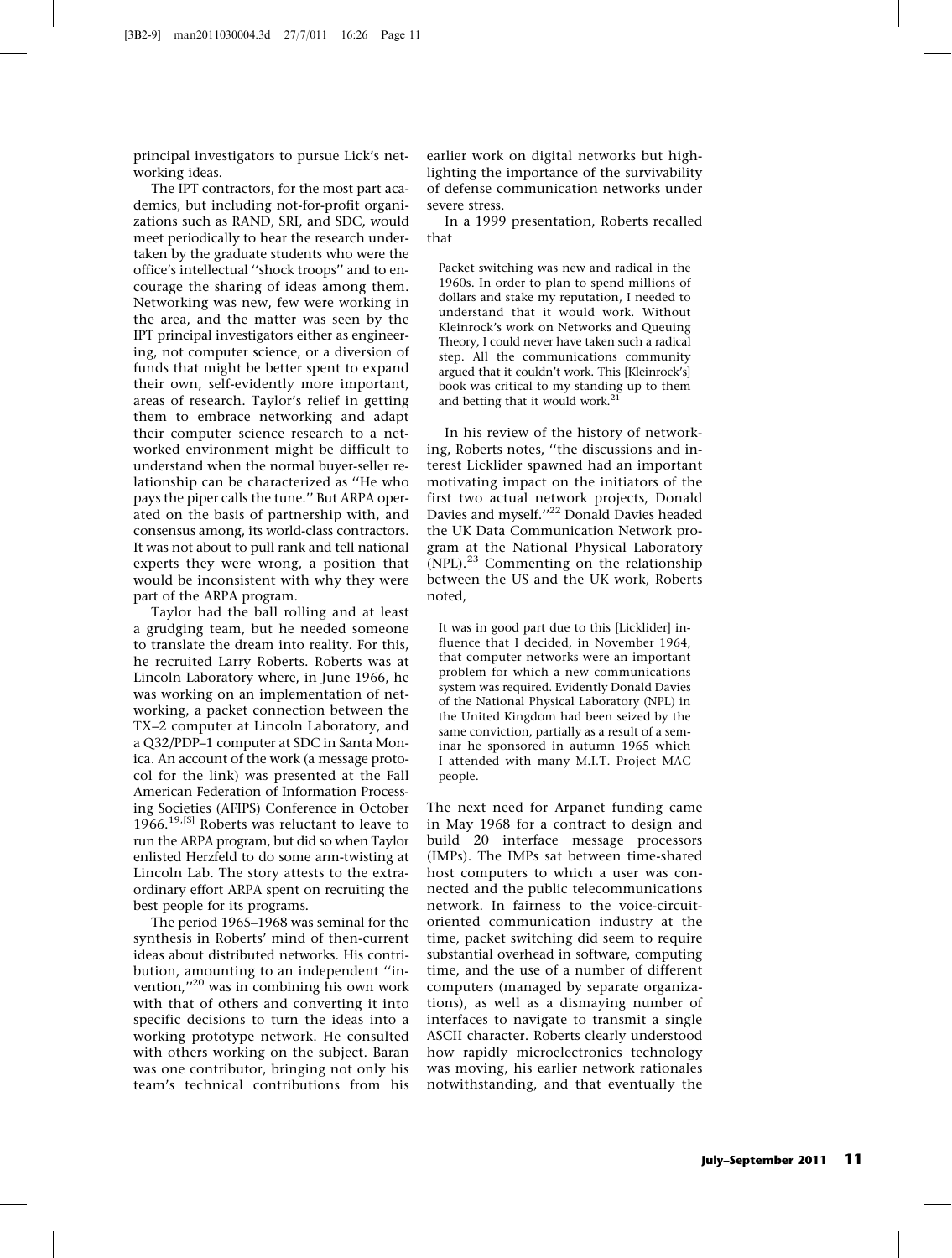cost of computation, subject to economies of scale, would become trivial compared to communication and its dependence on capital investments.

It was a high-risk gamble that fit ARPA's approach to difficult but important areas of national security. It involved having faith in creative people allowed to operate with a minimum of bureaucratic micromanagement and in the dedicated work of many others in and out of government. Even this computerenthusiast physicist must own up to raising an eyebrow when hearing the communication protocols involved in packet switching explained.

By this time, Eberhardt Rechtin replaced Herzfeld in November 1967 as the agency's director, and I became ARPA's deputy director. In a presentation for the ARPA FY 69 budget, Roberts brought Herzfeld's foundling back to the front office. Despite the continued commitment of the agency to high-risk programs to prevent technological surprise, by 1968 the environment for ARPA was quite different. Although the need for survivable networks had not changed, political forces were tightening the screws on ARPA. The agency's budget was shrinking, partly to help pay for the Vietnam War and partly because opponents to the war in the Congress were using every opportunity to cut DoD programs. ''Fraud, waste, and abuse'' was a frequently invoked litany of sins. Lack of relevance to national security was another. Senator William Proxmire periodically identified projects for a Golden Fleece Award, projects with scientifically accurate but easy-toridicule titles. Senator Mike Mansfield was soon to demand ''relevance statements'' for every R&D line item in the DoD.

As ARPA's deputy director, the mindnumbing chore of overseeing the preparation of these statements fell to me. The enormous amount of time with word-by-word review enhanced my normal interest in applying ideas to help fix problems and the experience exerted a strong influenced on my subsequent actions as director.

So the question of the degree of risk in the proposed Arpanet arose, both technical and political. Too little risk and the task could be left to others, but too much and perhaps it was a poor investment of limited funds. Roberts was asked if the concept could be tested less expensively at a single site with simulated IMPs and synthetic network traffic. We agreed that such an approach, lacking the real-world accidents and user errors that a network would have to contend with, would slow down the program with little likelihood that what would be learned would be relevant to understanding real traffic in real networks. The program was approved but structured with an initial fournode test network to examine routing algorithms and other potential show-stoppers before committing to the larger roll-out requested.<sup>[T]</sup> This was what led to the first Arpanet configuration, the UCLA–SRI–UCSB– Utah net. The four sites were selected not only to economize on leased lines but because each had an area of expertise to contribute to this first phase of the implementation. The first node was at UCLA, where Kleinrock was now on the faculty, to provide a capability to measure network performance and to test his ideas on packet delay and network congestion. The other three nodes similarly made important contributions to the four-node test network.

BBN was selected as the contractor to modify Honeywell 516 minicomputers to serve as IMPs.<sup>24</sup> The contract was let in December 1968 with the first delivery 1 September 1969. The first IMP was delivered to UCLA three days early, ruining yet another weekend for Kleinrock's graduate students.<sup>[U]</sup> By December 1969, all four of the test sites were operational.<sup>[V]</sup> Finding no reason to change our plans, the Arpanet implementation of the remaining 16 nodes proceeded seamlessly. Seven additional nodes became operational between April and July of 1970. I do not recall Roberts asking for approval to proceed, but he did not have to. The way ARPA operated, he would have come back for guidance only had he felt it was needed.

Maps of the early development of the Arpanet tell a story of the demand side of networking. Beyond the growth in number of nodes, they reveal something of the nature of the demand for networking by user communities (see Table 1).

Eb Rechtin left ARPA in December 1969 to become principal deputy to the DDR&E, and I became ARPA's acting director and then director, eventually leaving at the end of 1974. In addition to the several histories cited, Arpanet's history as part of the broader IPT program is recounted by Arthur Nordberg and Judy O'Neill.<sup>25</sup> The history of timesharing, graphics, and artificial intelligence are also used to illustrate the way in which the innovative atmosphere of ARPA put in place many other parts of information technology as understood today.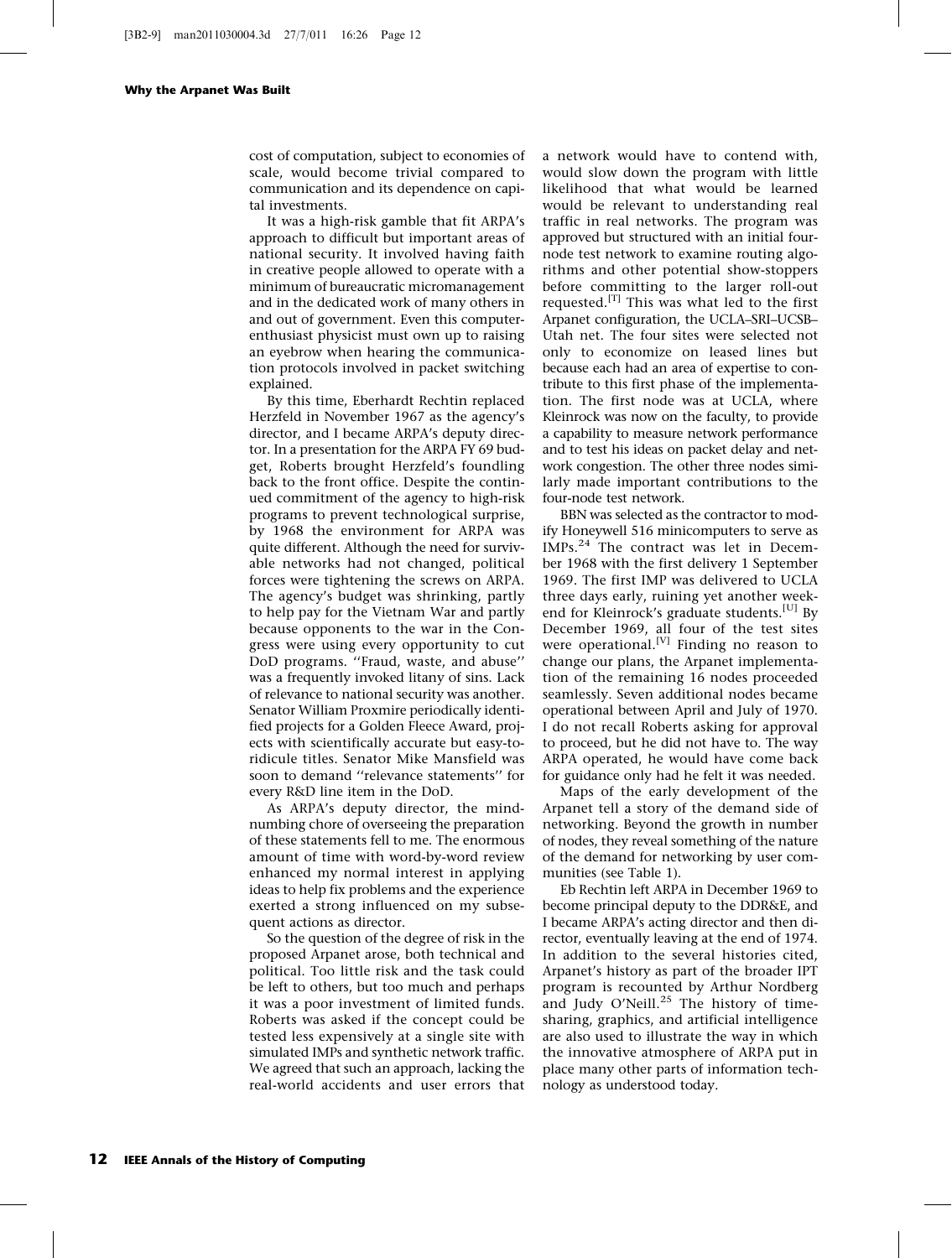Three trends in the growth of networking can be seen.<sup>26</sup> The first is a build-out at a linear rate to meet the needs of ARPA/IPT networking R&D, supported for the first two years by the initial IMP procurement and the provision of network service by ARPA as a free good. This was largely completed by September 1973. The number of ARPA R&D nodes and contractors then began to saturate. The next trend in the Arpanet's growth was driven by military R&D sites and a few closely related non-DoD sites; the NASA/ Ames node, for example, followed from the decision to locate ARPA's Illiac IV parallel processor there. As early as March 1972, the number of new nodes added for internal ARPA purposes was exceeded by the number of military sites exploring the utility of networking technology for their constituencies and missions. The third trend is the saturation in overall growth of nodes, although users and traffic continued to increase.

A 1974 Mitre study of Arpanet usage showed that about three-quarters of the traffic was email.<sup>[e]</sup> This was somewhat different from Roberts' expectations on how the net would increase the efficiency with which computer scientists would work. At a time when every calculation had to be programmed for a specific computer, the early belief was that users would send their input data to the site best able to handle it. In the 1966 Thomas Marill and Lawrence Roberts paper, $19$  the authors argued that users with large matrices to invert would send the problem to sites that already had matrix inverters. Those having a problem requiring natural language understanding would send their calculation to a machine already programmed to do that. But in any event, the ensemble of researchers utilizing the Arpanet, supported by the growing utility of the network, became a self-organizing collection of users that evolved in different directions from what was anticipated. These other uses, for example, included the packet voice work that eventually became what is now voice over IP (VoIP).

One expects R&D programs to have unexpected results; that is the nature of any exploratory enterprise, especially programs in an agency that explained itself in terms of high-risk and high-payoff goals. The result was the Licklider vision of cooperative problem solving, not management efficiency in the utilization of hardware and software, became what the Arpanet was about.

Having developed and demonstrated the utility of networking for facilitating group

| Table T. Growth of early Arpanet nodes by type<br>of sponsoring organization. |             |                                           |                |                       |       |
|-------------------------------------------------------------------------------|-------------|-------------------------------------------|----------------|-----------------------|-------|
| Date                                                                          | IPT.<br>R&D | <b>ARPA R&amp;D Military</b><br>(Non-IPT) | <b>R&amp;D</b> | <b>Non-DoD</b><br>R&D | Total |
| January 1970                                                                  | 4           | O                                         | O              | Ω                     | 4     |
| June 1970                                                                     | 9           | U                                         | 0              | O                     | 9     |
| December 1970                                                                 | 13          | ი                                         | 0              | 0                     | 13    |
| September 1971                                                                | 15          | O                                         |                |                       | 17    |
| <b>March 1972</b>                                                             | 17          | O                                         | 6              | 2                     | 25    |
| August 1972                                                                   | 17          | $\mathcal{P}$                             | 7              | 3                     | 28    |
| September 1973                                                                | 20          | 3                                         | 11             | 9                     | 41    |
| June 1974                                                                     | 21          | 3                                         | 14             | 9                     | 45    |
| <b>July 1975</b>                                                              | 24          | 3                                         | 18             | 10                    | 55    |
| July 1976                                                                     | 24          | 3                                         | 21             | 10                    | 58    |
| July 1977                                                                     | 24          | 3                                         | 24             | 10                    | 61    |

Table 1. Growth of early Arpanet nodes by type

efforts, IPT's next step was to break the tether to fixed locations defined by the telephone system. Of obvious importance to military forces is mobility. This reasoning led to the ARPA packet radio net (PRNET). Like so much in the IPT networking program, there were the same set of mixed motivations. Anyone spending DoD money would see the need for extending network connectivity to mobile users. The researchers' goals deriving from the Licklider vision of networking as encompassing everyone, at all places and all times, with their information, and with the widest possible set of input and output options—were completely congruent with military needs.

Not only did the PRNET have to function independently of the Arpanet, but to meet the intent of networking, it had to connect to the Arpanet so users in both domains could communicate and so the contents of one network were available to users of the other. Hence, the PRNET introduced the need for internetwork protocols.

The technical aspects of the PRNET were detailed by Robert Kahn and his colleagues in 1978.27 The experimental PRNET employed spread spectrum transmissions, common for military applications requiring covertness, but not authorized for civilian use at the time. The spectrum allocation for the experiment was approved by the Interdepartmental Radio Advisory Council (IRAC), the nation's frequency coordination body. But when it came to doing a packet-radio field experiment in the San Francisco area in 1974, the Federal Aviation Administration raised objections for reasons of flight safety at area airports. The minor flap, remedied by a new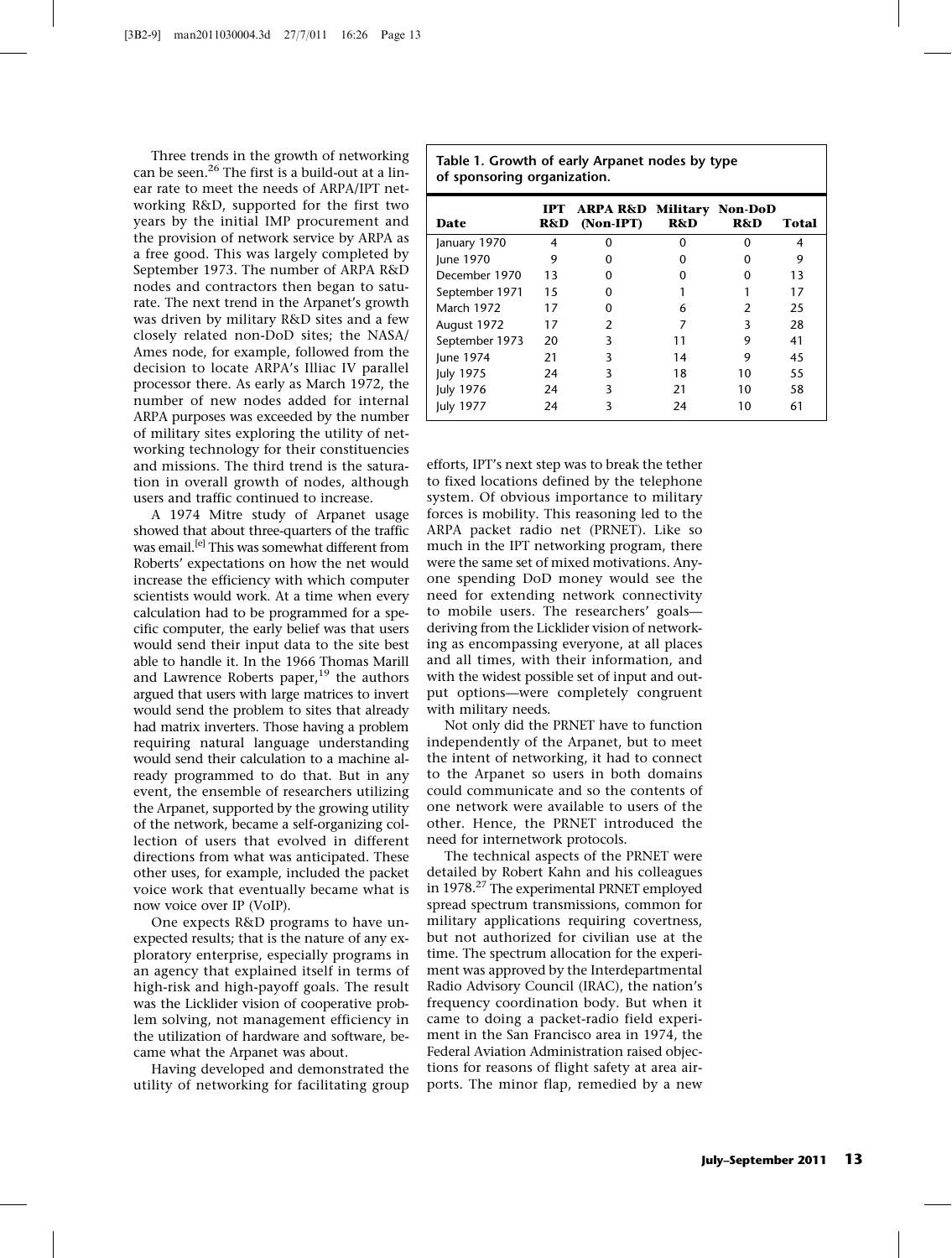spectrum allocation, was one of misunderstanding, or perhaps inattention, but is illustrative of the problems encountered when innovation meets the real world of hardware, regulations, and organizational missions.

#### Breakout from the ARPA ''Beachhead''

In the late 1960s, John Foster, the DDR&E to whom the agency reported, felt ARPA had slipped into a role of being ''DoD's NSF,'' and after almost 10 years in existence, there seemed to be little coming out. Upon Eb Rechtin becoming director in 1967, addressing this concern became an ARPA management priority. At that time, the US was planning the deployment of the Sentinel missile defense system. The DDR&E decided to augment the Army's technical capability by transferring ARPA's Defender program, including current funding and staff, to the Army Ballistic Missile Defense Agency. In his first year in ARPA, Rechtin negotiated this transfer, amounting to approximately 25 percent of the total agency's budget and more than half its strategic technology programs and personnel.<sup>28</sup>

Beyond addressing ballistic missile defense and OSD's perception of the agency's value, the Defender program transfer underlined a need for its staff to shift some of its attention from the input stage, formulating new programs to address new problems and threats and managing high-quality projects, to the output stage, moving their results to those who could use them. Good research was not enough. Successful research had to have more than potential utility. Its actual utility for national security had to be demonstrated to Executive Branch budget managers and Congressional appropriators through ''rubber on the road.'' It was the beginning of a coupling of the 6.1-funded ''Research'' programs in ARPA to the 6.2 ''Exploratory Development'' category.29 It also led to closer and more positive relations with the military services that had previously seen ARPA as a thorn and a waste rather than an effective partner in national security. This was more natural for the 6.2-funded offices in the agency, but was a less familiar perspective for the research offices.

Although networking was shifting from a managed and fully subsidized part of IPT, and was being used by other parts of government, those organizations were still engaged in networking R&D but focused on their own mission areas. There were no purely operational users who cared only about the quality and reliability of the service.

The Arpanet was providing email service to its contractors and supporting a networking research community. The Mitre study documenting that did not sit well with OSD auditors. It meant ARPA had created an operational communication system under their very noses, without following the rules dictating the DCA as having that mandate. Had ARPA said initially the net would be a mail system utilizing packet switching, it should, to conform to DoD policy, have gone to DCA to get it built—notwithstanding the fact that no one at the time knew how to do that. The request would have engendered much study and debate culminating, if approved at all, in a system that would likely have been late and over-budget, the same concerns that dissuaded Baran and the Air Force in 1965 from utilizing DCA to construct their proposed message-block system.

In the long run, the auditor's recognition of ARPA's violation of policy had a positive effect. It took ARPA, an R&D agency, out of the business of managing an operational network far from its research objectives and required creation of a management infrastructure dealing with details that were distractions to the agency. It also forced DCA to pay attention to packet switching. DCA handled the Arpanet management task well and was soon converting to the new packet-switched environment for its own programs.<sup>[Z]</sup>

In 1973, I was prodding the non-IPT offices in ARPA to incorporate the network idea into their thinking. One approach was simply to use the net for internal ARPA operations. The flexibility of email for management traffic and creating records of transactions was appealing, not simply to boost networking but because it worked better than what we had: seven-ply carbon paper, copiers, phones, and snail mail.<sup>30</sup> The normal competitive instincts for the director's attention, and hence funding for their projects, made easy access to the front office through the net attractive.

Another opportunity to use the Arpanet for operational purposes arose from the Nuclear Test Detection office, which I directed when I joined ARPA in 1966. In 1963 the US entered into a Limited Test Ban Treaty banning nuclear tests in the atmosphere, in space, and underwater.<sup>[W]</sup> But the inability to distinguish between underground explosions and earthquakes prevented an agreement banning those tests pending further research on how to verify compliance,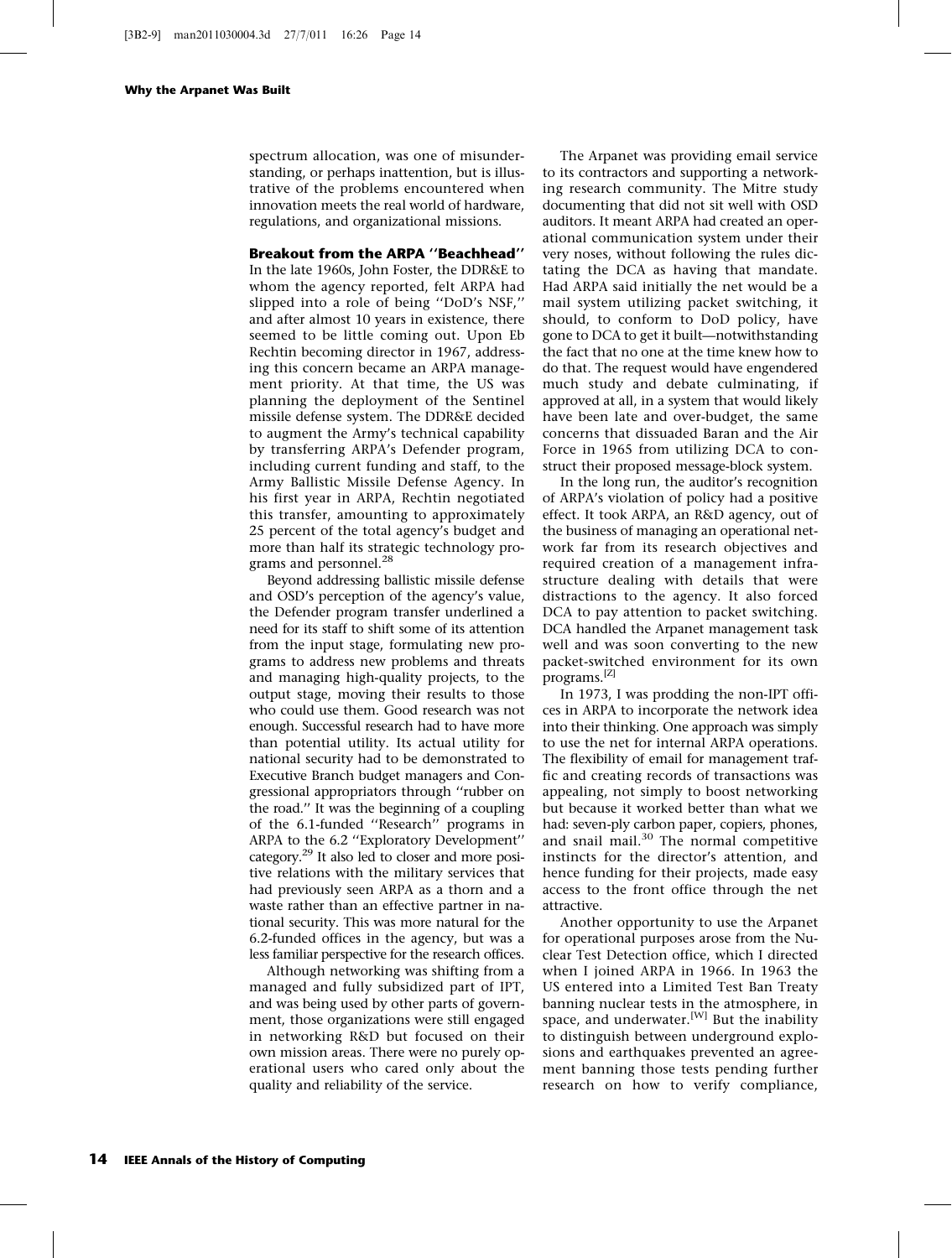which is central to arms-control agreements. Because the nature of earth movements for explosions and earthquakes are inherently different, this research sought to substantiate their differences as recorded by instruments at teleseismic distances and to determine under what circumstances the two could be reliably separated. $31$  This ARPA program, Vela, was to provide data that US policy makers could use in negotiations for a treaty banning all nuclear weapon tests.

Central to the Vela program were arrays of seismometers. Through beam forming, one can improve the signal-to-noise ratio to significantly improve detection in the presence of seismic noise arising from natural and man-made sources. The first of these arrays built by ARPA was the Large Aperture Seismic Array (LASA) in Montana in 1965.<sup>[X]</sup> It comprised 345 short period and 16 threecomponent long period instruments with an aperture of 200 km.32

The convenience of developing seismic array technology in the US had a downside for studying teleseismic discrimination. LASA was too close to the only well-defined source of nuclear explosions available, those at the Nevada Test Site. Experience gained in LASA's design and operation was used in the installation of a second large array, the Norwegian Seismic Array (NORSAR), placed at a teleseismic distance from both US weapon tests and those at the Soviet test site in Kazakhstan. $33$  It was developed in conjunction with the Royal Norwegian Council for Scientific and Industrial Research and installed by the Norwegian Defense Research Establishment. NORSAR consisted of 132 short-period instruments and 22 long period instruments. The array was approved in January 1967 and became operational in February 1971.<sup>[a,b]</sup> LASA and NORSAR recorded signals from nuclear events in the USSR, which allowed corroboration of data and the introduction of multiarray analysis to reduce the detection threshold below a seismic magnitude 4.2.

Data from the arrays were analyzed at the Seismic Array Analysis Center (SAAC) in Alexandria, Virginia, where a Terminal Interface Processor (TIP), essentially a standalone IMP that allowed terminals direct connection to the Arpanet, was installed by August 1972.34,[Y] The installation of a TIP at NORSAR occurred at the same time.<sup>[c]</sup> This center could now perform multiarray analysis to compare signals from different azimuths. Getting near-real-time NORSAR data to the

SAAC turned out to be more of a bureaucratic problem than anticipated, not because of technical issues but because it required interacting with a number of new entities that neither knew nor cared about packet switching or arms control.

The connection of Norway to the SAAC provided an opportunity to add UK network researchers to the Arpanet. Davies' independent network research at the NPL net, consisting of about 10 sites in the London area, was approved in 1968, and went into operation in 1970.<sup>[f,g,h]</sup> It was first reported upon in 1972.35

When international borders are crossed, national common carrier regulations are subject to international agreements that are far more complex than those involved in dealing with a government-friendly monopoly carrier. New bureaucratic problems surfaced, which Peter Kirstein reports on in detail.<sup>36</sup> Although the technical issues proved to be tractable, the regulatory and political roadblocks were more persistent, overcome only after considerable delays. Because the UK in the early 1970s was moving toward entry into the European Common Market, their political emphasis was on links to the European Informatics Network in preference to those with the US. Further impediments were bureaucratic. To connect the UK network to the Arpanet required the use of a TIP furnished by ARPA. On arrival at London's Heathrow Airport, however, it was impounded by Customs and Excise for duty to be paid and an additional £5,000 was levied for Value Added Tax, neither of which had been anticipated. The UK Science Research Council (SRC) held that this connection did not present a particularly fruitful opportunity and declined to provide the funding needed.

Another complication arose when the Scandinavian Tanum satellite ground station came online, which allowed the retrieval of NORSAR data at 50 kilobits per second (Kbps) for the first time. This upgrade of bandwidth obviated further need for the 9.6-Kbps cable line that passed through London en route to Norway. A new London–Norway link was needed to connect to the now expanded Norway–Washington link, but the tariff proposed by the carriers acting under the umbrella International Telegraph and Telephone Consultative Commission (CCITT) was beyond any possible budget provision. The French wanted the tariff to be priced at the number of multiples of 2.4 Kbps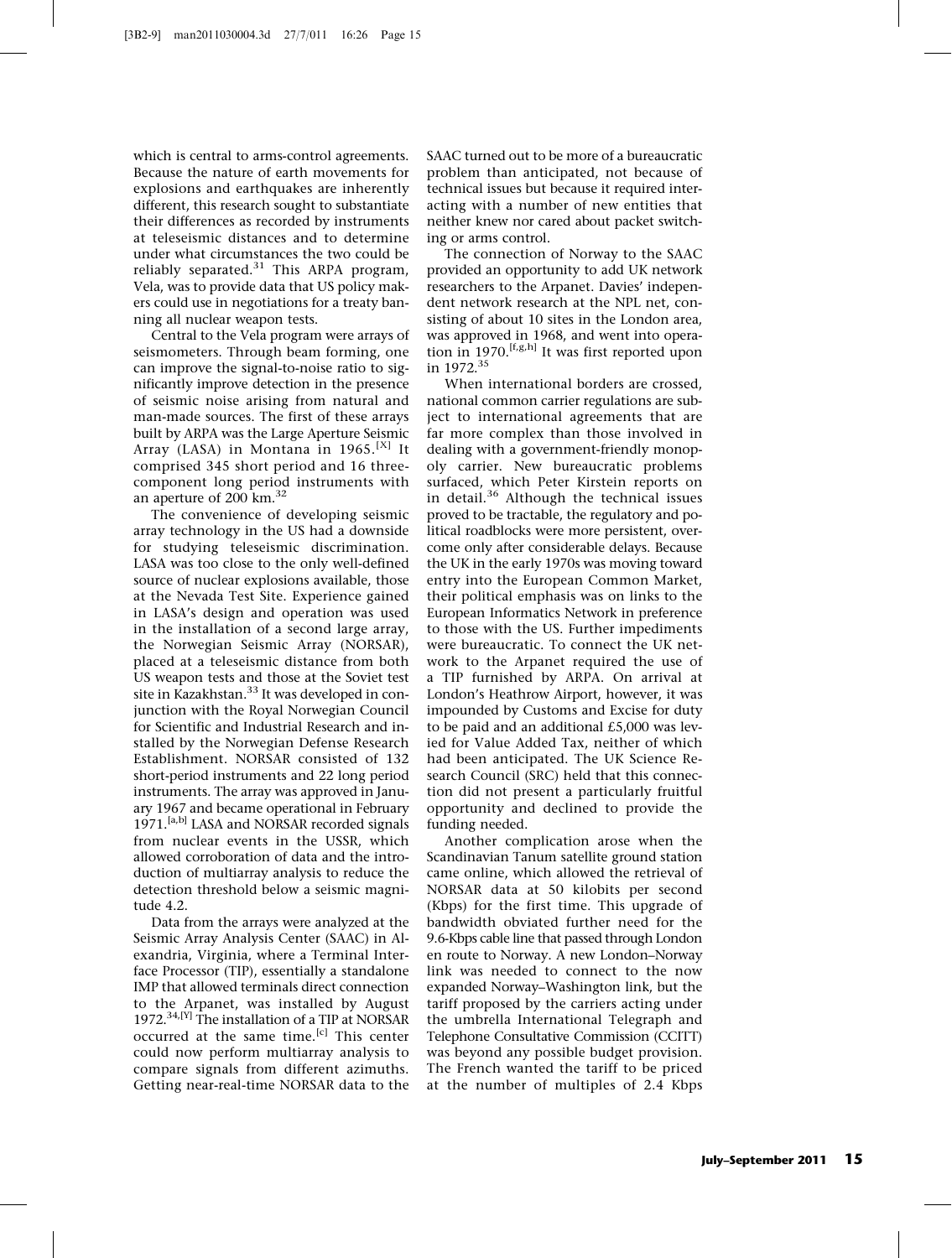voice circuits to achieve the Arpanet speed of 50 Kbps. The British Post Office offered to provide the link free for a year. Later, an appeal to the British Post Office to provide a 50 Kbps link from their satellite station at Goonhilly Downs was approved. They provided the use of the satellite link on a research basis and thus circumvented the French roadblock.

Kirstein explains that because of the policy to favor European over US links, it was necessary to shift the UK–Arpanet connection from NPL to University College London (UCL). This idea was contained in a proposal Kirstein submitted to the SRC at the end of 1971. It was turned down then as being too speculative and uncertain, despite successful operation in the US for several years. The Department of Trade and Industry insisted on statements of interest from industry. After nine months of study, their conclusion was that ''one would gain more from a two-week visit to the US than from a physical link.''

Nevertheless, the lack of official UK enthusiasm had several positive results. The UK link had to be for research purposes (an ARPA condition as well) and the net had to be developed based on real traffic, thus opening up participation by a broad set of UK academic researchers. Originally, UK access was not completely open, requiring a password, but this requirement was eventually dropped. The first packet was transmitted from UCL to the University of Southern California Information Sciences Institute (USC/ISI) in Marina del Rey on 25 July 1973.<sup>[i]</sup>

The duty and VAT arguments were not settled until 1976. The UCL appeal was initially rejected, but more senior levels of the treasury ruled—after being threatened with export of all equipment back to DoD and reimport under the US–UK Exchange of Forces Agreement—that ''the equipment that you have imported, and any future equipment brought under the same agreement would be free of duty and VAT.'' This had the beneficial result of preventing other UK government departments from taking over the project because of the duty and VAT they would otherwise have to pay. The UK Ministry of Defence, through this period, was most helpful and supported the UCL research on network protocols with the condition that MoD unclassified research networks could be connected. The international logjam was eventually broken and the British Post Office, British Library, Department of Trade and Industry, the MoD Laboratories in Aldermaston and Malvern, and the SRC joined the enterprise. The diplomatic highlight of the Arpanet was when Queen Elizabeth opened the Malvern link to the US in 1976, thus marking, as Kirstein notes, the first involvement of a head of state in a computer network.

Aside from the bureaucratic gymnastics arising from adding overseas sites to the Arpanet, the experience stimulated two additional dimensions to ARPA's networking R&D. The first was the addition of satellite links that enabled the creation of a global network. (Fiber optic cables were not in the picture at this time.) The second was the need, already seen in the concurrent packetradio network development noted earlier, to interconnect networks. The need to connect NORSAR provided the opportunity to generalize the network from a US to a global entity and was central to the Arpanet's eventual commercial exploitation. Irwin Mark Jacobs explained:

The Atlantic Packet Satellite Experiment serves as the development vehicle and experimental test-bed for the overall Packet Satellite Program. The experiment includes both the experimental satellite network, called SATNET, and the supporting development and measurement activities and facilities. ...

The basic philosophy of the experimental program and the SATNET development efforts has been to achieve a flexible experimental environment which could serve as a measurement vehicle for a spectrum of specific system realizations and applications. Further, development and measurement emphasis has been placed on those system aspects that are least understood and most in need of feasibility demonstration.37

These developments marked the transition of the academic computer scientists' Arpanet to a global facility encompassing operational as well as R&D users, embraced by the communications authorities of three countries, and with packet technology demonstrated as technically viable in a variety of transmission modes. The role of ARPA in networking technology had entered its next phase.

Related to the scope and timeframe of this memoir is the technology of wireless local area networks (LANs). In 1979, I became the chief scientist of the Federal Communications Commission. FCC Chairman Charlie Ferris brought me in, based on my ARPA experience, to speed up the FCC's approval of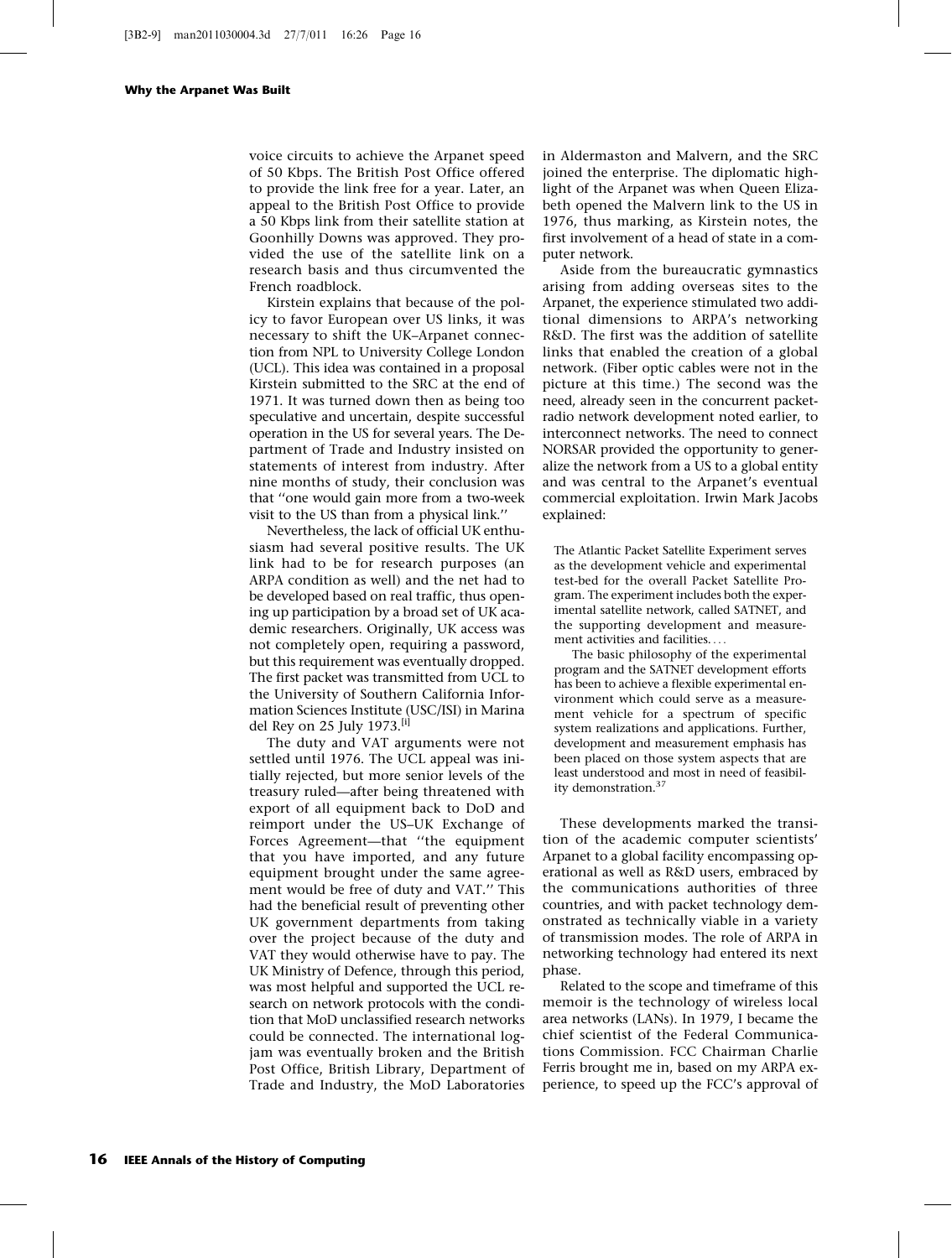new communication technology. The organizational challenge was similar to that facing DoD following the launch of Sputnik in 1957. Some of what I accomplished at the FCC in the next few years included commission approval of the first spectrum allocation for cellular telephony, authorization of direct broadcast satellites, and technical rules for the use of unlicensed spread spectrum technology. The story of unlicensed wireless policy is a similar mix of the technology, bureaucracy, and politics seen in networking.<sup>38</sup>

#### Lessons from the Arpanet Development

In 1983, the Arpanet was divided into two parts, a research network that continued to be called Arpanet, and Milnet serving military users. In 1989, the Arpanet was closed down. ARPA's intent had been to demonstrate the utility of packet switching for military command and control, and in that, it succeeded brilliantly. As a consequence unanticipated by its sponsor, the Arpanet and its successor, the Internet, further demonstrated the general utility of networking for ''command and control'' far beyond the needs of the DoD, just as Lick anticipated.

Absent the subsequent metamorphosis of the Arpanet into today's Internet, the story of the ARPA experiment would be a footnote in a technical history of military command and control. But because of its evolution into a public-access service based on the same technology and protocols, the Arpanet development process deserves comment.

The Arpanet, as is typical of the output of any process, bears the imprint of its origin. Central was its open nature based on ''rough consensus and running code,'' a process recently described by Steve Crocker.<sup>39</sup> Open source code, open platforms, wikis, social networks, text messaging, and the like are typical of the academic culture that produced the Arpanet. But that openness has not scaled well to the global community.

A frequent mantra of those concerned with correcting the problems introduced into the Internet from its Arpanet origin is the notion of public-private partnerships. This professed need follows from the private ownership of most Internet facilities and services. It reflects the joint responsibilities of both private owners and governments for correcting its security flaws. Public-private partnerships work in many cases, the Arpanet development being a successful case in point. The partnership between the DoD and the

ARPA contractor community worked because the partners were moderately homogeneous in their level of knowledge and their willingness to cooperate with one another. Although the networking community had its differences (largely technical disagreements), the broader DoD community that might have opposed ARPA's work in command and control was buffered from the performers. The mediator, ARPA, managed the interface, and was trusted by both sides.

There is nothing comparable today for addressing Internet security. There is no trusted mediator with technical expertise and the resources needed to fix global problems. The Internet has grown so large that the number of interested parties is probably too numerous to find enough common ground. Even if by some miracle governments and industries worldwide were to agree on a course of action to remove threats to the Internet and the services dependent on it, substate groups—such as criminals benefiting from the current insecurity—are unlikely to cooperate. Neither will heads of state forgo the intelligence-collection opportunities it provides, nor will military services abandon the precision of cyberweapons that can be directed against national infrastructures and other military targets.

The adoption of packet switching by common carriers and the infusion of digital technology into so many aspects of life have been commercially successful, but the current quality of network service reflects the process through which this occurred, just as the original net reflected ARPA processes. In the US, the FCC, which might have provided such guidance to protect users, has been largely absent after authorizing the resale of transmission capacity by nonregulated carriers. There were two factors influencing the FCC's lack of Internet regulation. Primarily, the commission made a considered decision to not regulate what it called ''valued-added services,'' preferring the deregulatory view that regulation is more apt to constrain innovation than assist it. Although the FCC recognized the impending information revolution and did not want to impede it, like most people, it did not have an adequate understanding of the technology and its policy implications to enable it to act responsibly in terms of protecting users.40 Thus, it is a question whether we could have avoided the insecure network we now have. $41$ 

This is not unlike the current problem with the proliferation of nuclear weapon states.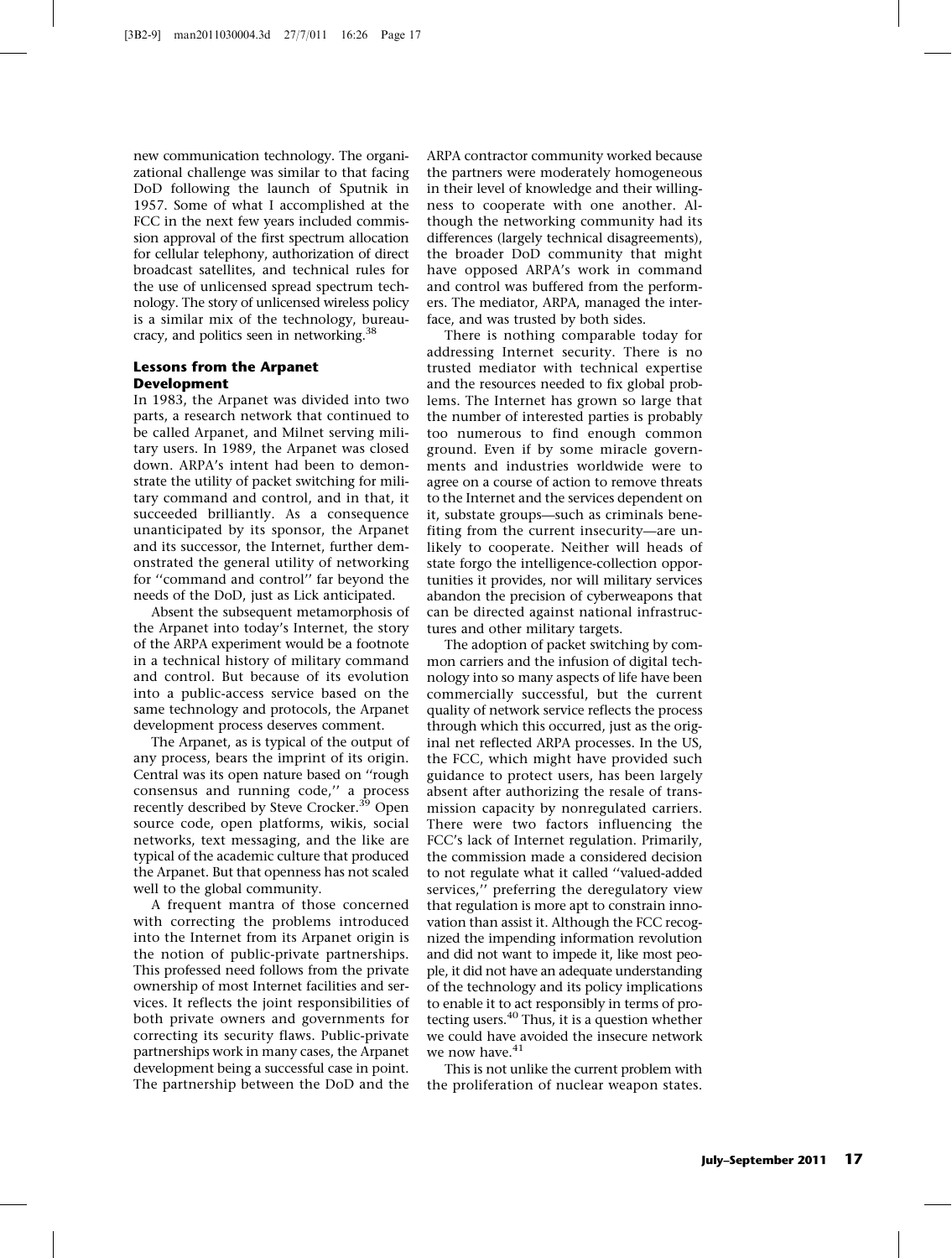In 1939, nuclear weapons seemed like a good idea. By 1949, they had become a nightmare, but the nightmare had the Internet as a consequence. In the case of networking, the technical community and the DoD focused on what could be done at the time. We did not attempt to follow all possible moves ahead and plan how we would prevent unexpected and undesirable consequences. To attempt to do so before proceeding would have paralyzed us to inaction, assuring that nothing positive would be accomplished. On balance, ARPA and its developers protected the nation from one kind of technological surprise, only to create another. Similar problems of technology confront us today, in dealing with energy and climate change, economic development and poverty, and genetics and its potential for misuse.

One can speculate about what would have happened without an ARPA or the accidents that caused it to improve capabilities for the command and control of military forces. Quite possibly, we'd have something similar to what we have today. Computers would still need connecting, carriers would still want to sell transmission capacity, and industry would still want to sell the services thereby enabled and the hardware and software to provide them. The resultant network technology might be structured as proprietary islands of computers and users, perhaps like today's separate cellular networks. Today we might be looking to public-private partnerships to bring about a more interconnected state of affairs. The early ARPA decision to keep protocol developments open and in the hands of developers acting for the user community as a whole would have been more problematic in the face of private-sector competition.

### Acknowledgments

The following colleagues have reviewed this manuscript at various stages and provided encouragement and further insights: Paul Baran, Larry Roberts, Peter Kirstein, Charlie Kline, Len Kleinrock, Barry Wessler, Bob Balzer, Steve Crocker, Charlie Herzfeld, Eric Willis, Mike Marcus, Ed Feigenbaum, and Bob Kahn. Their help is gratefully acknowledged.

## References and Notes

1. Bracketed letters refer to events indicated on the summary timeline in Figure 1.

- 2. R. Buderi, The Invention that Changed the World, Touchstone/Simon & Schuster, 1997.
- 3. R.E. Powaski, March to Armageddon, Oxford Univ. Press, 1989.
- 4. A program manager recalls, ''When I first met the two-star Air Force general who was to become the co-sponsor of my National Software Works project, his first words were, 'I've always admired ARPA,' and I expected him to say something about our technical prowess. He finished the sentence with '... you are able to spend money so effectively.'''
- 5. The history is based on official documents and interviews with ARPA technical and management personnel. See the Richard J. Barber Associates report, The Advanced Research Projects Agency, 1958–1974, supported by the Advanced Research Projects Agency of the Department of Defense under contract number MDA 903-74-0-0096. It is available through the National Technical Information Service (www.ntis.gov).
- 6. These and other quotes and details are taken from the Barber and Associates history. When serving as the agency's deputy director, I found traces of this early history in the agency's files and was surprised to find we were originally directed to work on command and control, not nurturing computer science in universities to prevent technological surprise, as I had been led to believe. Military command and control was not in the forefront of the minds of the ARPA researchers by this time nor was command and control research a recognized driver in ARPA's computer and behavioral science programs. It was seen simply as one area of potential application.
- 7. J.C.R. Licklider, ''Memorandum for Members of the Intergalactic Computer Network,'' ARPA Behavioral Science Command & Control Research, 23 Apr. 1963; www.kurzweilai/articles/art0366. html?printable=1 posted December 11, 2001.
- 8. M.M. Waldrop, The Dream Machine: J.C.R. Licklider and the Revolution That Made Computing Personal, Viking, 2001. In his bibliography, Waldrop notes his use of the oral histories of the University of Minnesota Charles Babbage Institute.
- 9. This account was provided by C. Al Irvine, the leader of the UCLA effort and the author of the three-center network proposal, to Steve Crocker.
- 10. The first staff members were a distinguished group: Henry Kissinger, John Forbes Nash, Stephen Dole, Herman Kahn, Harold Brown, and Donald Rumsfeld.
- 11. W.H. Ware, ''RAND and the Information Revolution,'' RAND, 2008.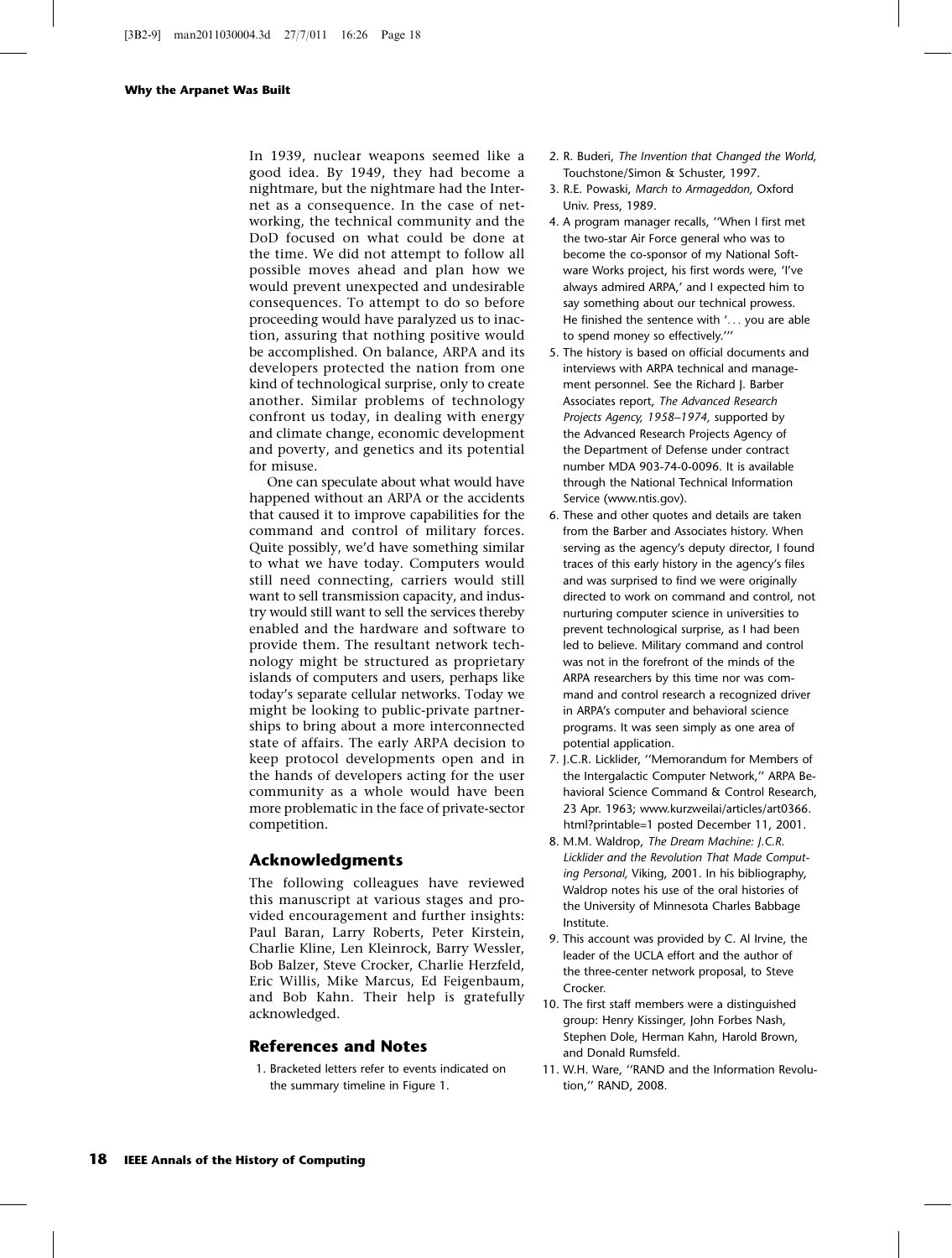- 12. This argument depends on a presumption of rationality of the attacker. Concerns over irrational attackers introduce further complication into the decision processes.
- 13. The RAND work was published in a series of reports as the design grew in detail. In 1964, the team published them as a single series titled On Distributed Communications. These can be found at www.rand.org/about/history/baran.list. html. The documents in the series are P. Baran, I. Introduction to Distributed Communication Networks, RM-3420-PR; S.P. Boehm and P. Baran, II. Digital Simulation of Hot-Potato Routing in a Broadband Distributed Communication Network, RM-3103-PR; J.W. Smith, III. Determination of Path-Lengths in a Distributed Network, RM-3578-PR; P. Baran, IV. Priority, Precedence, and Overload, RM-3638-PR; P. Baran, V. History, Alternative Approaches, and Comparisons, RM-3097-PR; P. Baran, VI. Mini-Cost Microwave, RM-3762-PR; Paul Baran, VII. Tentative Engineering Specification and Preliminary Design for a Hgh-Data-Rate Distributed Network Switching Node, RM-3763-PR; P. Baran, VIII. The Multiplexing Station, RM-3764-PR; P. Baran, IX. Security, Secrecy, and Tamper-Free Considerations, RM-3765-PR; P. Baran, X. Cost Estimate, RM-3766-PR; and P. Baran, XI. Summary Overview, RM-3767-PR. See also Baran's account in the Willis Ware RAND publication.
- 14. P. Baran, private communication with S. Lukasik, 2008. See also J. Abbate, Inventing the Internet, MIT Press, 2000, chap. 1.
- 15. Early workers in the Arpanet project differ in their view of what they were engaged in, with few recognizing the fundamental military purposes of the program. All have various recollections of the scope of their expectations. An IPT Principal Investigator, working outside the networking area, noted ruefully, ''We were all nonvisionary.''
- 16. ''Proposal for a Ph.D. Thesis, Information Flow in Large Communication Nets,'' 31 May 1961; www.cs.ucla.edu/~lk/LK/Bib/REPORT/PhD.
- 17. L. Kleinrock, Communication Nets: Stochastic Message Flow and Delay, McGraw-Hill, 1964; reprinted by Dover Publications, 1972.
- 18. P. Baran, ''The Beginnings of Packet Switching: Some Underlying Concepts,'' IEEE Comm. Magazine, July 2002, pp. 42-48.
- 19. T. Marill and L.G. Roberts, ''Toward a Cooperative Network of Time-Shared Computers,'' Nov. 1966; www.packet.cc/fies/toward-coop-net. html.
- 20. ''Invention'' is used here with some trepidation, given the plethora of those who would be pleased to accept such a mantle. In the case of any large and diverse enterprise, the essence of

the creation is not the individual but the group. In this regard, the precedent of the 2007 Nobel Peace Prize Committee to recognize as awardees more than 450 lead authors, 800 contributing authors, and 2,500 expert reviewers of the Intergovernmental Panel on Climate Change is relevant. Nevertheless, the penchant for seeking simple causes for complex effects is strong.

- 21. L.G. Roberts, ''The First Theory of Packet Networks,'' presentation at SIGCOMM 99; www.lk. cs.ucla.edu/first\_packet\_network\_theory.html.
- 22. L.G. Roberts, ''The Evolution of Packet Switching,'' Proc IEEE, vol. 66, no. 11, Nov. 1978, pp. 1307–1313. The independence of the UK conception of packet switching from that in the US is unclear from this, but that is immaterial in view of the continuing technical exchanges between the UK and the ARPA group that provided important stimulation to both efforts. The drive to connect computers together between 1962 and 1964 is unsurprising, with Baran, Kleinrock, Licklider, Davies, and Roberts converging on the idea almost simultaneously. This was the period when digital computers shifted from being one-of-a-kind devices to a commodity product of increasing size and power. Connecting them was an obvious next step. The devil, as always, was in the details.
- 23. In view of the natural interest in priority, Len Kleinrock, in his historical review, ''Creating a Mathematical Theory of Computing Networks,'' Operations Research, vol. 50, no. 1, 2002, recounts the following chronology regarding the NPL work. In D.W. Davies et al., ''Proposal for a Digital Communication Network,'' unpublished memo, June 1966, www.archive.org/ details/NationalPhysicalLaboratoruProposal-ForADigitalCommunicationNetwork, he described his proposed design for what he termed a ''packet switched network.'' The first open publication was in D.W. Davies et al., ''A Digital Communication Network for Computers Giving Rapid Response at Remote Terminals,'' Proc. ACM Symp. Operating System Principles, ACM Press, 1967. This network, which became operational in 1970, was described by R.A. Scantlebury, ''A Model for the Local Area of a Data Communication Network Objectives and Hardware Organization,'' Proc. 1st ACM Sym. Problems in Organization of Data Comm. Systems, ACM Press, 1969.
- 24. Industry giants such as IBM and AT&T declined to bid, testimony to the high-risk nature of the ARPA network technology.
- 25. A.L. Nordberg, J.E. O'Neill, and K.J. Freedman, Transforming Computer Technology: Information Processing in the Pentagon, 1962–1986, Johns Hopkins Univ. Press, 2000.